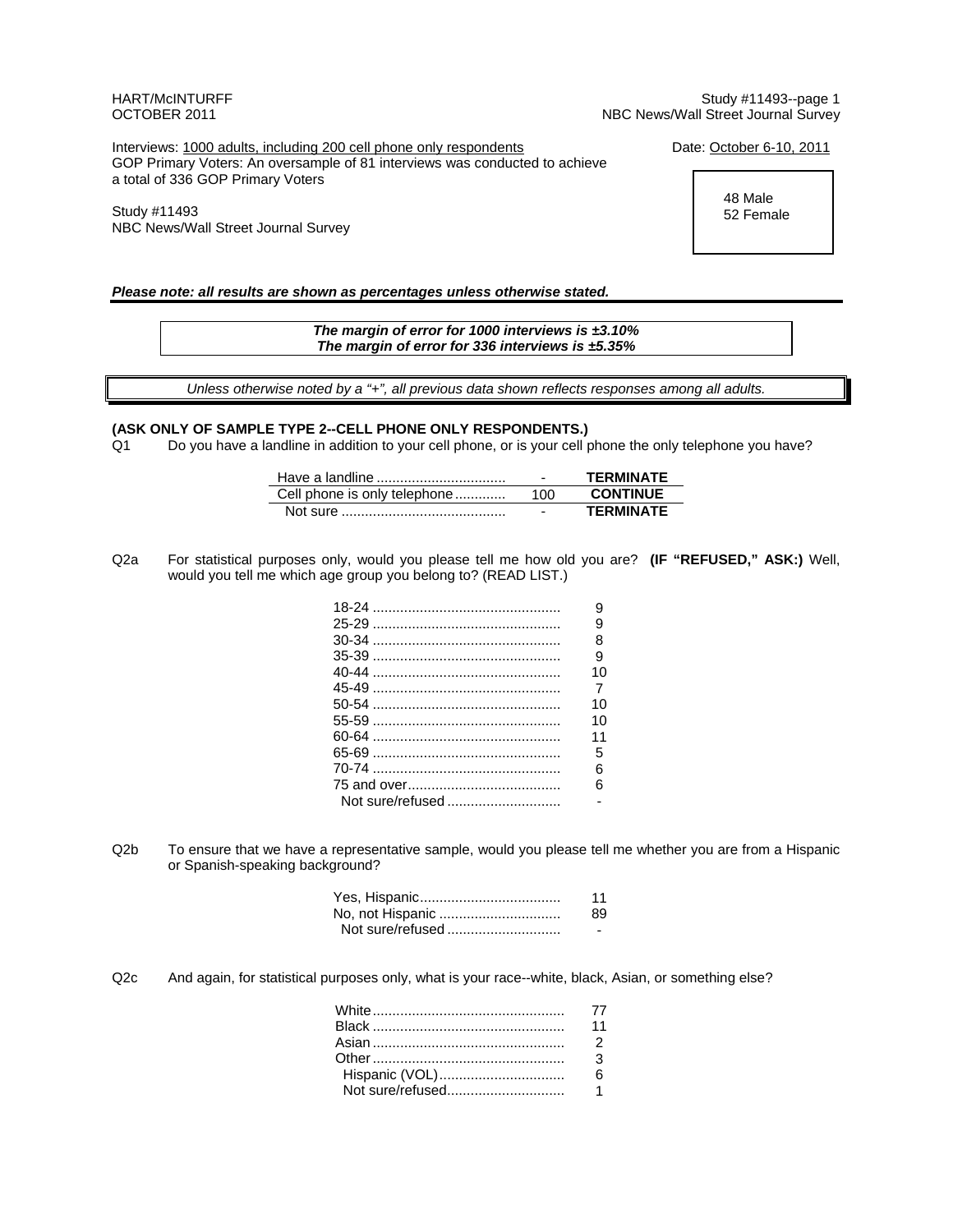| Q3 | All in all, do you think things in the nation are generally headed in the right direction, or do you feel things |
|----|------------------------------------------------------------------------------------------------------------------|
|    | are off on the wrong track?                                                                                      |

|                               |       |                |              |           |           |          |                |                | High | Low<br>$10/17 -$ |
|-------------------------------|-------|----------------|--------------|-----------|-----------|----------|----------------|----------------|------|------------------|
|                               | 10/11 | 8/11           | 7/11         | 6/11      | 5/11      | 4/11     | 2/11           | 1/11           | 9/01 | $20/08 +$        |
| Headed in the right direction | 17    | 19             | 25           | 29        | 36        | 28       | 31             | 35             | 72   | 12               |
| Off on the wrong track        | 74    | 73             | 67           | 62        | 50        | 63       | 60             | 56             | 11   | 78               |
| Mixed (VOL)                   | 5     | 5              | 5            | 6         | 10        | 6        | 6              | 5              | 11   | $\overline{7}$   |
|                               | 4     | 3              | $\mathbf{3}$ | 3         | 4         | 3        | 3              | 4              | 6    | 3                |
|                               |       |                |              | $10/28 -$ | $10/14 -$ |          | $8/26 -$       | $8/5 -$        |      |                  |
|                               |       | 12/10          | 11/10        | $30/10+$  | $18/10+$  | 9/10     | 30/10          | 9/10           |      |                  |
|                               |       | 28             | 32           | 31        | 32        | 32       | 30             | 32             |      |                  |
|                               |       | 63             | 58           | 60        | 59        | 59       | 61             | 58             |      |                  |
|                               |       | 6              | 6            | 5         | 6         | 5        | 6              | 6              |      |                  |
|                               |       | $\mathfrak{S}$ | 4            | 4         | 3         | 4        | 3              | 4              |      |                  |
|                               |       |                |              | $5/6-$    |           | $1/23 -$ | $1/10-$        |                |      |                  |
|                               |       |                | 6/10         | 11/10     | 3/10      | 25/10    | 14/10          | 12/09          |      |                  |
|                               |       |                | 29           | 34        | 33        | 32       | 34             | 33             |      |                  |
|                               |       |                | 62           | 56        | 59        | 58       | 54             | 55             |      |                  |
|                               |       |                | 5            | 6         | 5         | 7        | 10             | 10             |      |                  |
|                               |       |                | 4            | 4         | 3         | 3        | $\overline{2}$ | $\overline{c}$ |      |                  |
|                               |       | 10/09          | 9/09         | 7/09      | 6/09      | 4/09     | 2/09           | 1/09           |      |                  |
|                               |       | 36             | 39           | 39        | 42        | 43       | 41             | 26             |      |                  |
|                               |       | 52             | 48           | 49        | 46        | 43       | 44             | 59             |      |                  |
|                               |       | 9              | 10           | 9         | 9         | 10       | 9              | 9              |      |                  |
|                               |       | 3              | 3            | 3         | 3         | 4        | 6              | 6              |      |                  |

+ Results shown reflect responses among registered voters.

## Q4 In general, do you approve or disapprove of the job Barack Obama is doing as president?

|            |       |          |           |           |       |          |         |      |          | High            | Low  |
|------------|-------|----------|-----------|-----------|-------|----------|---------|------|----------|-----------------|------|
|            | 10/11 | 8/11     | 7/11      | 6/11      | 5/11  | 4/11     | 2/11    | 1/11 | 12/10    | 4/09            | 8/11 |
| Approve    | 44    | 44       | 47        | 49        | 52    | 49       | 48      | 53   | 45       | 61              | 44   |
| Disapprove | 51    | 51       | 48        | 46        | 41    | 45       | 46      | 41   | 48       | 30              | 51   |
| Not sure   | 5     | 5        | 5         | 5         | 7     | 6        | 6       | 6    | 7        | 9               | 5    |
|            |       |          |           |           |       |          |         |      |          |                 |      |
|            |       |          |           |           |       |          |         |      |          | $5/6 -$         |      |
|            |       |          | $10/28 -$ | $10/14 -$ |       | $8/26 -$ | $8/5 -$ |      | $5/20 -$ | 11/1            |      |
|            |       | 11/10    | $30/10+$  | $18/10+$  | 9/10  | 30/10    | 9/10    | 6/10 | 23/10    | $\underline{0}$ | 3/10 |
|            |       | 47       | 45        | 47        | 46    | 45       | 47      | 45   | 48       | 50              | 48   |
|            |       | 47       | 50        | 49        | 49    | 49       | 48      | 48   | 45       | 44              | 47   |
|            |       | 6        | 5         | 4         | 5     | 6        | 5       | 7    | 7        | 6               | 5    |
|            |       | $1/23 -$ | $1/10-$   |           |       |          |         |      |          |                 |      |
|            |       | 25/10    | 14/10     | 12/09     | 10/09 | 9/09     | 8/09    | 7/09 | 6/09     | 4/09            | 2/09 |
|            |       | 50       | 48        | 47        | 51    | 51       | 51      | 53   | 56       | 61              | 60   |
|            |       | 44       | 43        | 46        | 42    | 41       | 40      | 40   | 34       | 30              | 26   |
|            |       | 6        | 9         | 7         | 7     | 8        | 9       | 7    | 10       | 9               | 14   |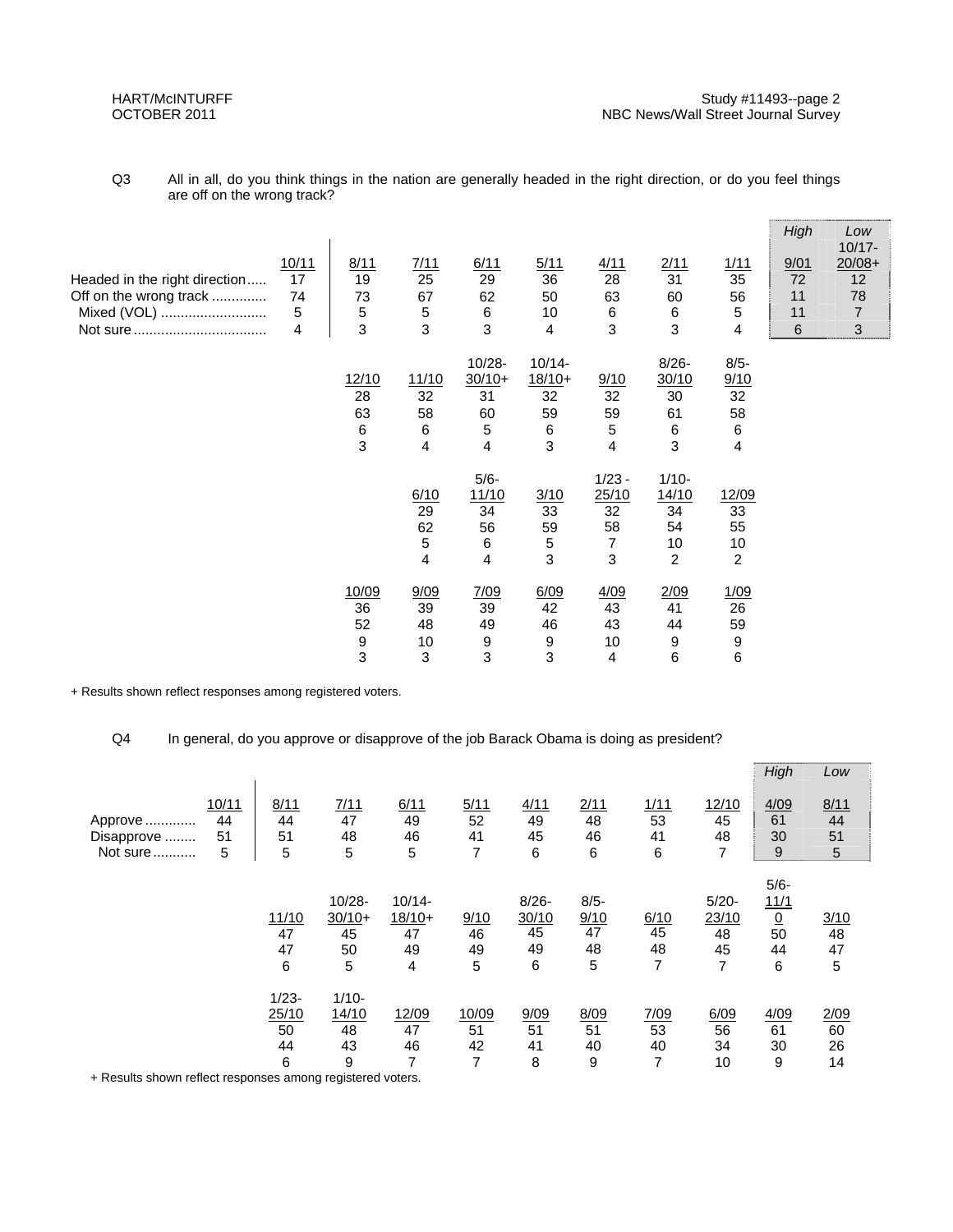| Approve<br>Disapprove<br>Not sure | 10/11<br>39<br>57<br>5 | 8/11<br>37<br>59<br>4              | 7/11<br>43<br>54<br>3              | 6/11<br>41<br>54<br>5                  | 5/11<br>37<br>58<br>5  | 4/11<br>45<br>52<br>3              | 2/11<br>46<br>49<br>5            | 1/11<br>45<br>50<br>5  | High<br>2/09<br>56<br>31<br>13   | Low<br>8/11<br>37<br>59<br>$\overline{4}$ |
|-----------------------------------|------------------------|------------------------------------|------------------------------------|----------------------------------------|------------------------|------------------------------------|----------------------------------|------------------------|----------------------------------|-------------------------------------------|
|                                   |                        | 12/10<br>42<br>54<br>4             | 11/10<br>42<br>54<br>4             | $10/14 -$<br>$18/10+$<br>43<br>53<br>4 | 9/10<br>42<br>54<br>4  | $8/26 -$<br>30/10<br>39<br>56<br>5 | $8/5 -$<br>9/10<br>44<br>52<br>4 | 6/10<br>46<br>50<br>4  | $5/6-$<br>11/10<br>48<br>46<br>6 | 3/10<br>47<br>50<br>3                     |
|                                   |                        | $1/23 -$<br>25/10<br>47<br>49<br>4 | $1/10 -$<br>14/10<br>43<br>49<br>8 | 12/09<br>42<br>51<br>7                 | 10/09<br>47<br>46<br>7 | 9/09<br>50<br>42<br>8              | 7/09<br>49<br>44<br>7            | 6/09<br>51<br>38<br>11 | 4/09<br>55<br>37<br>8            | 2/09<br>56<br>31<br>13                    |

Q5a Do you generally approve or disapprove of the job Barack Obama is doing in handling the economy?

Q5b When it comes to dealing with the war on terrorism, do you approve or disapprove of the job Barack Obama is doing?

|                                                | $10/11**$ | 5/10 | 1/10 |
|------------------------------------------------|-----------|------|------|
|                                                | 61        | 48   | 45   |
|                                                | 33        | 42   | 14   |
|                                                |           | 10   | 11   |
| ** Asked of one-half the respondents (FORM B). |           |      |      |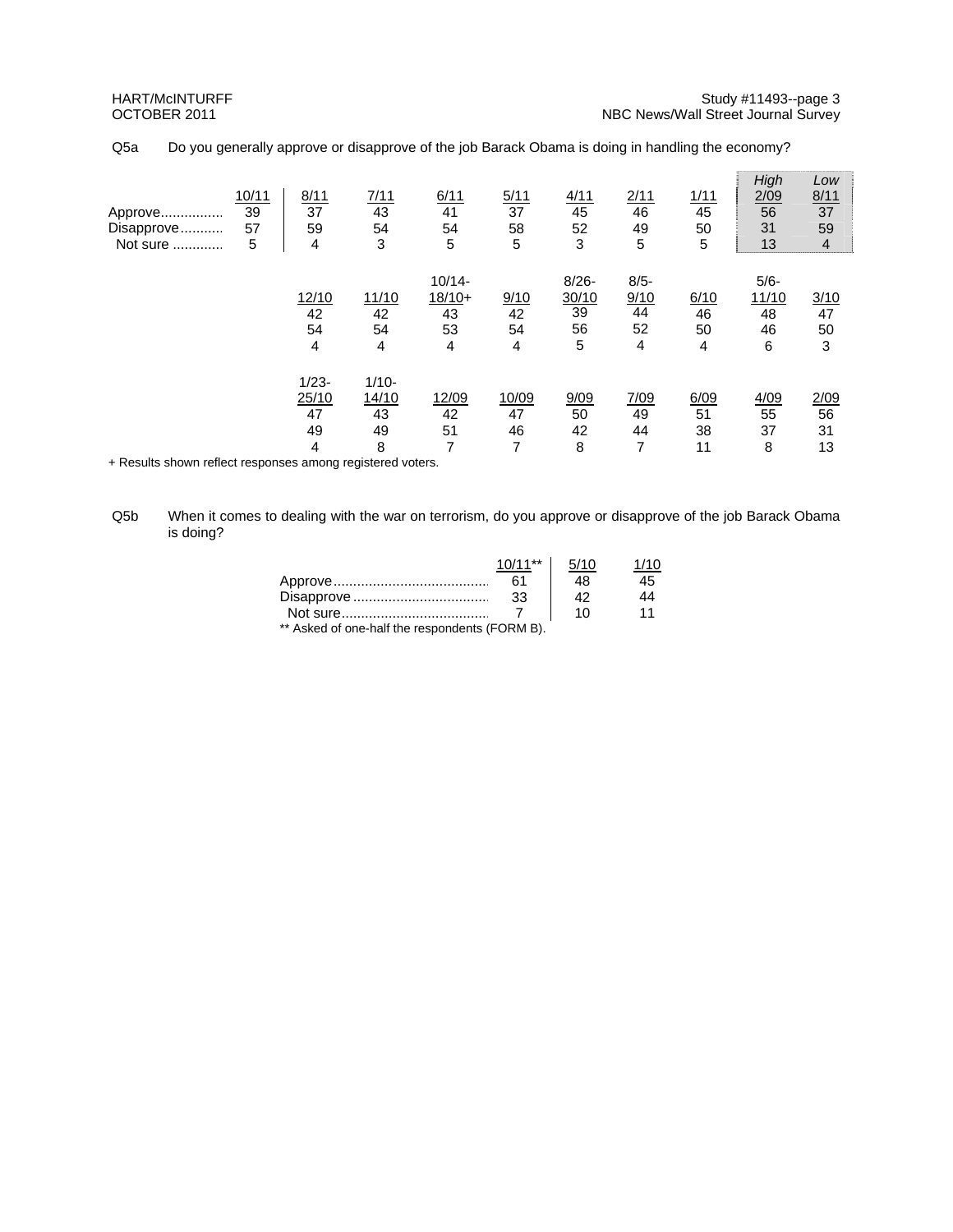#### HART/McINTURFF Study #11493--page 4 OCTOBER 2011 NBC News/Wall Street Journal Survey

Q6 Now I'm going to read you the names of several public figures, groups, and organizations and I'd like you to rate your feelings toward each one as very positive, somewhat positive, neutral, somewhat negative, or very negative. If you don't know the name, please just say so. (RANDOMIZE EXCEPT BARACK OBAMA)

|                        | Very<br><b>Positive</b> | Somewhat<br><b>Positive</b> | Neutral | Somewhat<br><b>Negative</b> | Very<br><b>Negative</b> | Don't<br>Know<br>Name/<br>Not Sure |
|------------------------|-------------------------|-----------------------------|---------|-----------------------------|-------------------------|------------------------------------|
| <b>Barack Obama</b>    |                         |                             |         |                             |                         |                                    |
| October 2011           | 23                      | 23                          | 14      | 12                          | 28                      |                                    |
|                        | 24                      | 20                          | 12      | 14                          | 30                      |                                    |
|                        | 27                      | 22                          | 14      | 13                          | 24                      |                                    |
|                        | 33                      | 21                          | 14      | 13                          | 18                      | 1                                  |
|                        | 28                      | 22                          | 14      | 13                          | 23                      |                                    |
| February 2011          | 28                      | 21                          | 15      | 15                          | 20                      | 1                                  |
| January 2011           | 29                      | 23                          | 15      | 14                          | 18                      | 1                                  |
| December 2010          | 25                      | 23                          | 14      | 14                          | 24                      |                                    |
| November 2010          | 28                      | 21                          | 12      | 13                          | 26                      |                                    |
| October 28-30, 2010+   | 29                      | 18                          | 12      | 15                          | 27                      |                                    |
| October 14-18, 2010+   | 29                      | 19                          | 9       | 17                          | 26                      |                                    |
| September 2010         | 29                      | 18                          | 12      | 14                          | 27                      |                                    |
| August 26-30, 2010     | 26                      | 20                          | 12      | 14                          | 27                      | 1                                  |
| August 5-9, 2010       | 27                      | 19                          | 13      | 14                          | 27                      |                                    |
|                        | 27                      | 20                          | 13      | 15                          | 25                      |                                    |
| May 20-23, 2010        | 28                      | 19                          | 15      | 14                          | 24                      |                                    |
| May 6-11, 2010         | 29                      | 20                          | 12      | 14                          | 24                      | 1                                  |
|                        | 31                      | 19                          | 11      | 14                          | 24                      | 1                                  |
| January 23-25, 2010    | 29                      | 23                          | 14      | 14                          | 20                      |                                    |
| January 10-14, 2010    | 29                      | 23                          | 12      | 16                          | 19                      | 1                                  |
| December 2009          | 29                      | 21                          | 13      | 15                          | 22                      |                                    |
| October 2009           | 36                      | 20                          | 11      | 12                          | 21                      |                                    |
| September 2009         | 38                      | 18                          | 11      | 14                          | 19                      |                                    |
|                        | 37                      | 18                          | 10      | 14                          | 20                      | 1                                  |
|                        | 41                      | 19                          | 11      | 12                          | 17                      |                                    |
|                        | 45                      | 19                          | 12      | 10                          | 13                      | 1                                  |
| February 2009          | 47                      | 21                          | 12      | 9                           | 10                      | 1                                  |
| January 2009           | 43                      | 23                          | 17      | 8                           | 6                       | 3                                  |
| December 2008          | 45                      | 22                          | 15      | 8                           | 8                       | 2                                  |
| October 17-20, 2008+   | 37                      | 19                          | 10      | 10                          | 23                      | 1                                  |
| October 4-5, 2008+     | 30                      | 22                          | 12      | 12                          | 23                      | 1                                  |
| September 19-22, 2008+ | 29                      | 19                          | 15      | 14                          | 22                      | 1                                  |
| September 6-8, 2008+   | 33                      | 20                          | 13      | 12                          | 20                      | 2                                  |
| August 2008+           | 28                      | 22                          | 13      | 17                          | 19                      | 1                                  |
|                        | 27                      | 21                          | 16      | 11                          | 23                      | $\overline{c}$                     |
| June 2008+             | 25                      | 23                          | 17      | 11                          | 22                      | $\overline{c}$                     |
| April 2008+            | 23                      | 23                          | 16      | 17                          | 20                      | 1                                  |
| March 2008+            | 24                      | 25                          | 18      | 16                          | 16                      | 1                                  |
| January 2008           | 19                      | 30                          | 22      | 11                          | 14                      | 4                                  |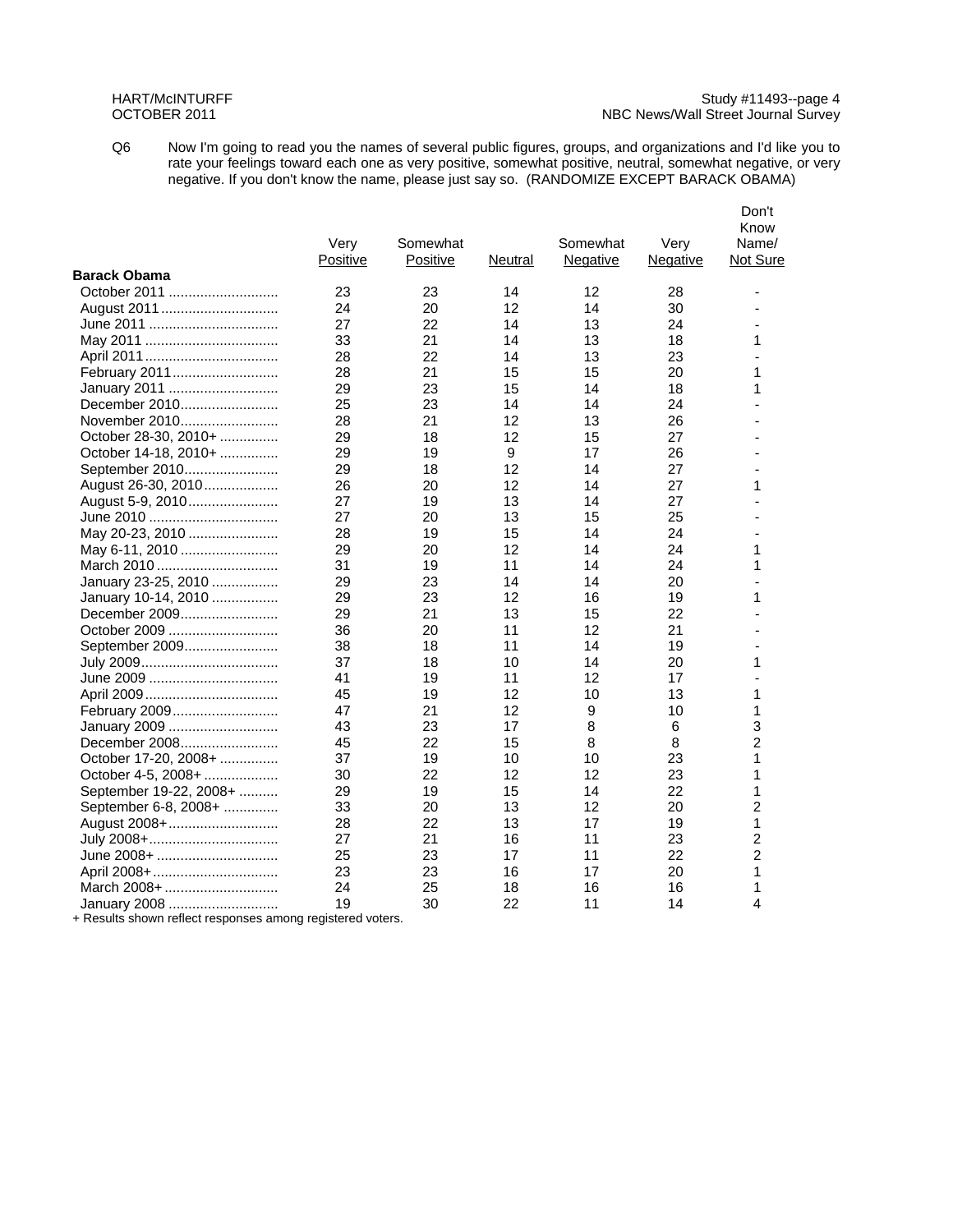| Barack Obama (cont'd)                                                    |          |          |                   |            |          | Don't         |
|--------------------------------------------------------------------------|----------|----------|-------------------|------------|----------|---------------|
|                                                                          | Very     | Somewhat |                   | Somewhat   | Very     | Know<br>Name/ |
|                                                                          | Positive | Positive | Neutral           | Negative   | Negative | Not Sure      |
| December 2007                                                            | 17       | 29       | 22                | 14         | 12       | 6             |
| November 2007                                                            | 15       | 28       | 24                | 12         | 12       | 9             |
| September 2007                                                           | 15       | 27       | 23                | 13         | 12       | 10            |
|                                                                          | 16       | 26       | 24                | 12         | 10       | 12            |
|                                                                          | 19       | 26       | 25                | 8          | 6        | 16            |
| March 2007                                                               | 18       | 19       | 26                | 11         | 6        | 20            |
| <b>Barack Obama</b>                                                      |          |          |                   |            |          |               |
| High                                                                     |          |          |                   |            |          |               |
| February 2009                                                            | 47       | 21       | $12 \overline{ }$ | 9          | 10       |               |
| <b>Presidential Term Low</b>                                             |          |          |                   |            |          |               |
|                                                                          | 24       | 20       | $12 \overline{ }$ | 14         | 30       |               |
| All-time Obama Low                                                       |          |          |                   |            |          |               |
| October 28-30, 2006+                                                     | 14       | 17       | 18                | $\sqrt{5}$ | 6        | 40            |
| NBC-WSJ All-time Presidential Tracking High/Low within Presidential Term |          |          |                   |            |          |               |
| High                                                                     |          |          |                   |            |          |               |
| March 1991                                                               |          |          |                   |            |          |               |
| (George H.W. Bush)                                                       | 50       | 30       | 9                 | 6          | 4        |               |
| Low                                                                      |          |          |                   |            |          |               |
| October 17-20, 2008+                                                     |          |          |                   |            |          |               |
| (George W. Bush)                                                         | 11       | 18       | 11                | 15         | 45       |               |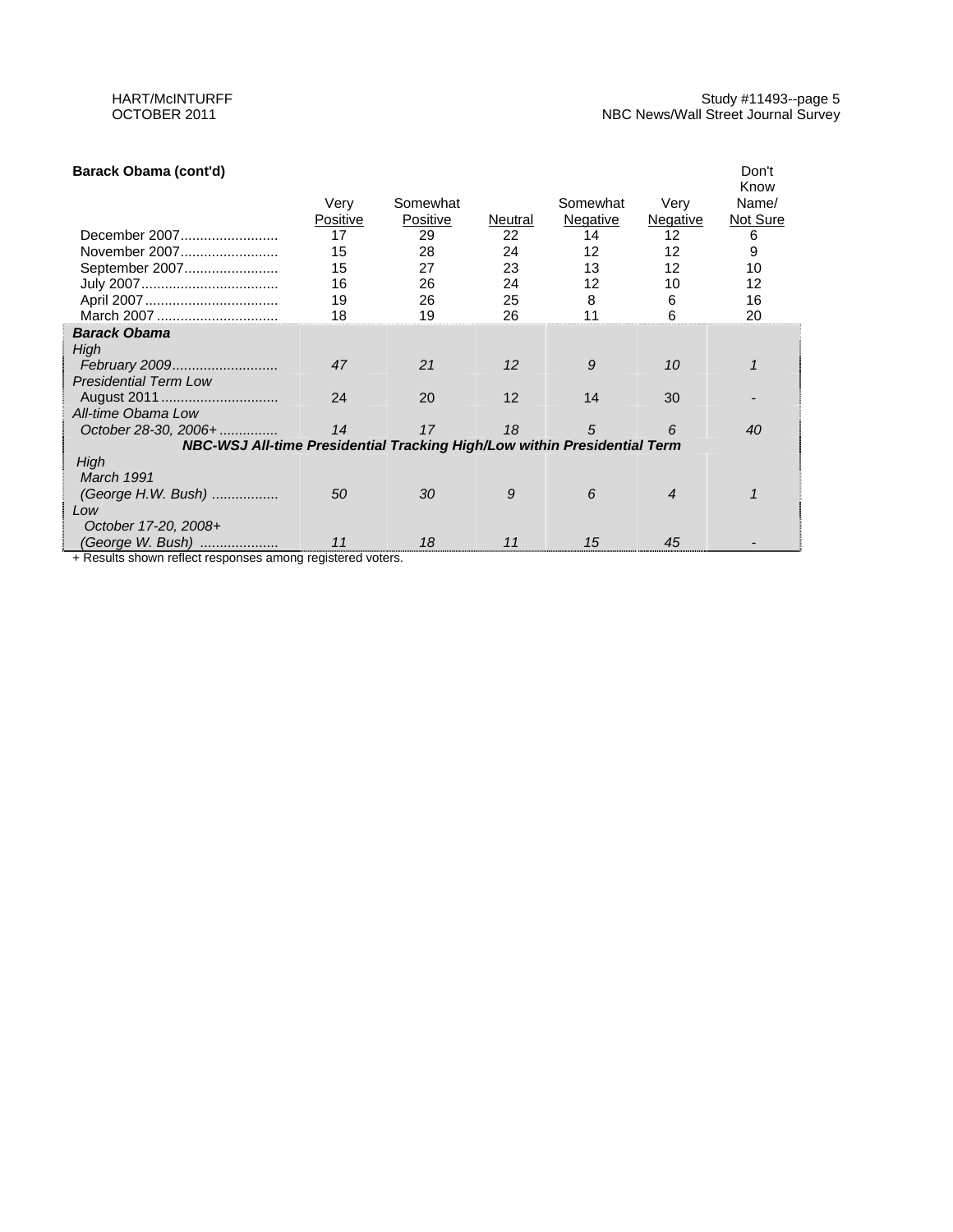| Q6 (cont'd)                 | Very<br>Positive | Somewhat<br>Positive |          | Somewhat        | Very            | Don't Know<br>Name/<br>Not Sure |
|-----------------------------|------------------|----------------------|----------|-----------------|-----------------|---------------------------------|
| <b>The Democratic Party</b> |                  |                      | Neutral  | <b>Negative</b> | <u>Negative</u> |                                 |
| October 2011                | 12               | 25                   | 19       | 20              | 22              | 2                               |
| August 2011                 | 11               | 22                   | 21       | 19              | 25              | 2                               |
|                             | 13               | 25                   | 21       | 19              | 20              | 2                               |
|                             | 15               | 26                   | 22       | 18              | 17              | 2                               |
|                             | 12               | 26                   | 22       | 18              | 21              | 1                               |
| January 2011                | 15               | 24                   | 25       | 19              | 16              | 1                               |
| December 2010               | 9                | 28                   | 20       | 18              | 23              | $\overline{c}$                  |
| November 2010               | 14               | 26                   | 18       | 18              | 23              | 1                               |
| October 28-30, 2010+        | 16               | 23                   | 17       | 19              | 23              | 2                               |
|                             | 14               | 24                   |          |                 | 26              | 1                               |
| October 14-18, 2010+        | 15               | 22                   | 16<br>20 | 19<br>20        | 22              | 1                               |
| September 2010              | 11               |                      |          |                 | 24              |                                 |
| August 26-30, 2010          | 11               | 25<br>22             | 19<br>22 | 19<br>18        | 26              | 2<br>1                          |
| August 5-9, 2010            |                  |                      |          |                 |                 |                                 |
|                             | 11               | 24                   | 21       | 20              | 24<br>22        |                                 |
| May 20-23, 2010             | 15               | 26                   | 18       | 18              |                 | 1                               |
| May 6-11, 2010              | 11               | 26                   | 19       | 18              | 24              | 2                               |
| March 2010                  | 9                | 28                   | 19       | 19              | 24              | 1                               |
| January 23-25, 2010         | 14               | 25                   | 22       | 17              | 21              | 1                               |
| January 10-14, 2010         | 11               | 27                   | 20       | 18              | 23              | 1                               |
| December 2009               | 10               | 25                   | 19       | 19              | 26              | 1                               |
| October 2009                | 14               | 28                   | 20       | 14              | 22              | 2                               |
| September 2009              | 14               | 27                   | 18       | 17              | 22              | 2                               |
|                             | 13               | 29                   | 19       | 17              | 20              | 2                               |
|                             | 19               | 26                   | 16       | 16              | 21              | 2                               |
|                             | 17               | 28                   | 19       | 15              | 19              | 2                               |
| February 2009               | 20               | 29                   | 18       | 14              | 17              | 2                               |
| December 2008               | 17               | 32                   | 22       | 15              | 13              | 1                               |
| October 17-20, 2008+        | 16               | 23                   | 22       | 17              | 21              | 1                               |
| October 4-5, 2008+          | 15               | 26                   | 20       | 18              | 19              | 2                               |
| September 19-22, 2008+      | 19               | 23                   | 20       | 16              | 20              | 2                               |
| September 6-8, 2008+        | 24               | 25                   | 17       | 19              | 14              | 1                               |
| August 2008+                | 17               | 26                   | 21       | 16              | 19              | 1                               |
| July 2008+                  | 15               | 28                   | 18       | 18              | 19              | 2                               |
| June 2008+                  | 16               | 27                   | 24       | 13              | 19              | 1                               |
|                             | 17               | 27                   | 22       | 15              | 17              | 2                               |
| March 7-10, 2008+           | 20               | 25                   | 18       | 16              | 19              | 2                               |
| January 2008                | 22               | 25                   | 19       | 18              | 15              | 1                               |
| November 2007               | 12               | 27                   | 24       | 18              | 17              | 2                               |
| September 2007              | 8                | 26                   | 27       | 22              | 16              | 1                               |
|                             | 15               | 27                   | 21       | 20              | 15              | 2                               |
| January 2007                | 13               | 29                   | 26       | 16              | 14              | 2                               |
| October 28-30, 2006+        | 14               | 25                   | 25       | 18              | 17              | 1                               |
|                             | 7                | 25                   | 27       | 22              | 17              | 2                               |
| January 2006                | 11               | 25                   | 28       | 20              | 15              | 1                               |
|                             | 12               | 26                   | 26       | 20              | 14              | 2                               |
| February 2005               | 14               | 28                   | 28       | 16              | 13              | 1                               |
| October 2004+               | 17               | 25                   | 22       | 16              | 19              | 1                               |
| January 2002                | 16               | 33                   | 23       | 15              | 11              | 2                               |
| January 1998                | 13               | 30                   | 30       | 16              | 9               | $\overline{c}$                  |
| January 1994                | 11               | 29                   | 29       | 17              | 11              | 3                               |
| High                        |                  |                      |          |                 |                 |                                 |
| January 2000                | 20               | 30                   | 23       | 15              | 10              | $\overline{2}$                  |
| Low                         |                  |                      |          |                 |                 |                                 |
|                             | $\overline{7}$   | 25                   | 27       | 22              | 17              | $\mathbf 2$                     |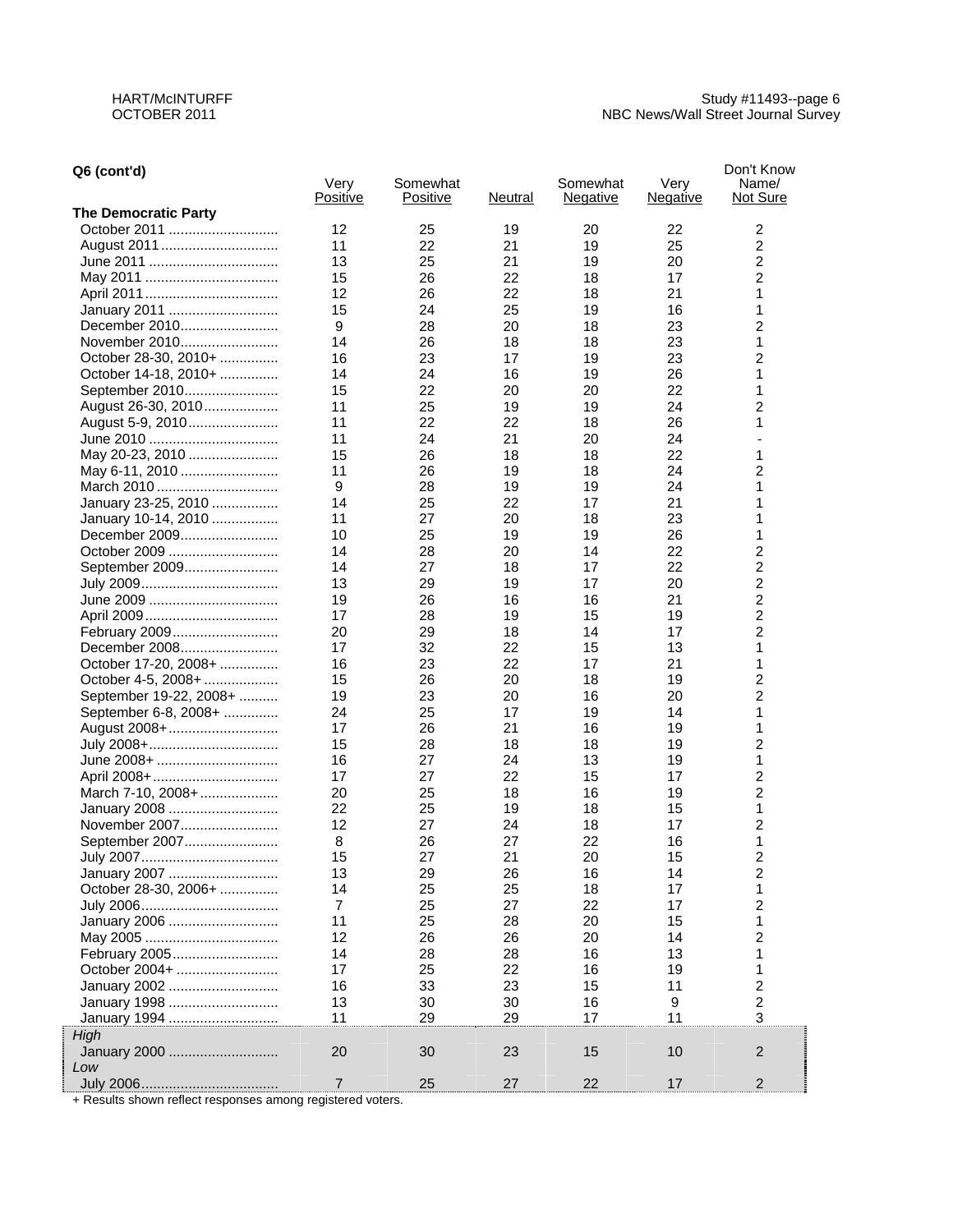## **Q6 (cont'd)**

| Q6 (cont'd)                 |                |          |         |                 |                 | Don't Know       |
|-----------------------------|----------------|----------|---------|-----------------|-----------------|------------------|
|                             | Very           | Somewhat |         | Somewhat        | Very            | Name/            |
|                             | Positive       | Positive | Neutral | <b>Negative</b> | <b>Negative</b> | Not Sure         |
| <b>The Republican Party</b> |                |          |         |                 |                 |                  |
| October 2011                | 11             | 22       | 21      | 18              | 26              | 2                |
| August 2011                 | 8              | 24       | 21      | 23              | 23              | 1                |
|                             | 8              | 22       | 24      | 23              | 21              | 2                |
|                             | 8              | 24       | 22      | 21              | 23              | 2                |
|                             | 7              | 24       | 24      | 22              | 22              | 1                |
| January 2011                | $\overline{7}$ | 27       | 24      | 21              | 19              | 2                |
| December 2010               | 11             | 27       | 23      | 17              | 20              | 2                |
| November 2010               | 11             | 23       | 24      | 20              | 19              | 3                |
| October 28-30, 2010+        | 12             | 22       | 24      | 18              | 23              | 1                |
| October 14-18, 2010+        | 8              | 23       | 25      | 19              | 23              | 2                |
| September 2010              | 8              | 23       | 25      | 21              | 22              | 1                |
| August 26-30, 2010          | 7              | 23       | 25      | 22              | 21              | 2                |
| August 5-9, 2010            | 6              | 18       | 28      | 24              | 22              | 2                |
|                             | 6              | 24       | 26      | 23              | 19              | 2                |
| May 20-23, 2010             | 10             | 23       | 26      | 21              | 19              | 1                |
| May 6-11, 2010              | 8              | 22       | 26      | 22              | 20              | 2                |
| March 2010                  | 6              | 25       | 24      | 20              | 23              | 2                |
| January 23-25, 2010         | 7              | 25       | 27      | 18              | 20              | 3                |
| January 10-14, 2010         | 7              | 23       | 27      | 24              | 18              | 1                |
| December 2009               | 5              | 23       | 27      | 24              | 19              | 2                |
| October 2009                | 6              | 19       | 27      | 23              | 23              | 2                |
| September 2009              | 5              | 23       | 27      | 22              | 21              | 2                |
|                             | 9              | 19       | 29      | 21              | 20              | 2                |
|                             | 6              | 19       | 29      | 23              | 21              | 2                |
|                             | 7              | 22       | 25      | 22              | 22              | 2                |
|                             | 7              | 19       | 24      | 25              | 22              | 3                |
| December 2008               | $\overline{7}$ | 20       | 20      | 26              | 26              | 1                |
| October 17-20, 2008+        | 11             | 21       | 18      | 23              | 25              | 2                |
| October 4-5, 2008+          | 12             | 23       | 17      | 21              | 26              | 1                |
| September 19-22, 2008+      | 13             | 21       | 18      | 19              | 28              | 1                |
| September 6-8, 2008+        | 18             | 22       | 15      | 18              | 25              | 2                |
| August 2008+                | 10             | 25       | 22      | 19              | 23              | 1                |
| July 2008+                  | 8              | 23       | 20      | 22              | 26              | 1                |
| June 2008+                  | 7              | 21       | 24      | 22              | 25              | 1                |
| April 2008+                 | 8              | 19       | 23      | 22              | 26              | 2                |
| March 7-10, 2008+           | 10             | 24       | 15      | 21              | 28              | 2                |
| January 2008                | 13             | 21       | 26      | 19              | 18              | 3                |
| November 2007               | 8              | 24       | 24      | 20              | 22              | 2                |
| September 2007              | 8              | 23       | 20      | 27              | 20              | $\overline{2}$   |
|                             | 8              | 25       | 19      | 23              | 23              | 2                |
| January 2007                | 10             | 23       | 21      | 23              | 21              | $\boldsymbol{2}$ |
| Oct 28-30, 2006+            | 15             | 20       | 16      | 20              | 28              | 1                |
|                             | 11             | 22       | 18      | 21              | 25              | 3                |
| January 2006                | 13             | 24       | 20      | 20              | 22              | 1                |
|                             | 13             | 27       | 17      | 19              | 22              | 2                |
| February 2005               | 17             | 27       | 19      | 18              | 18              | 1                |
| October 2004+               | 20             | 24       | 18      | 15              | 22              | 1                |
| January 2002                | 20             | 32       | 24      | 12              | 9               | 3                |
| January 1998                | 9              | 29       | 30      | 18              | 12              | $\boldsymbol{2}$ |
| January 1994                | 12             | 30       | 29      | 16              | 9               | $\overline{4}$   |
| High                        |                |          |         |                 |                 |                  |
| December 2001               | 21             | 36       | 18      | 13              | 9               | $\mathbf{3}$     |
| Low                         |                |          |         |                 |                 |                  |
| August 5-9, 2010            | 6              | 18       | 28      | 24              | 22              | $\overline{2}$   |

+ Results shown reflect responses among registered voters.

**Continuously**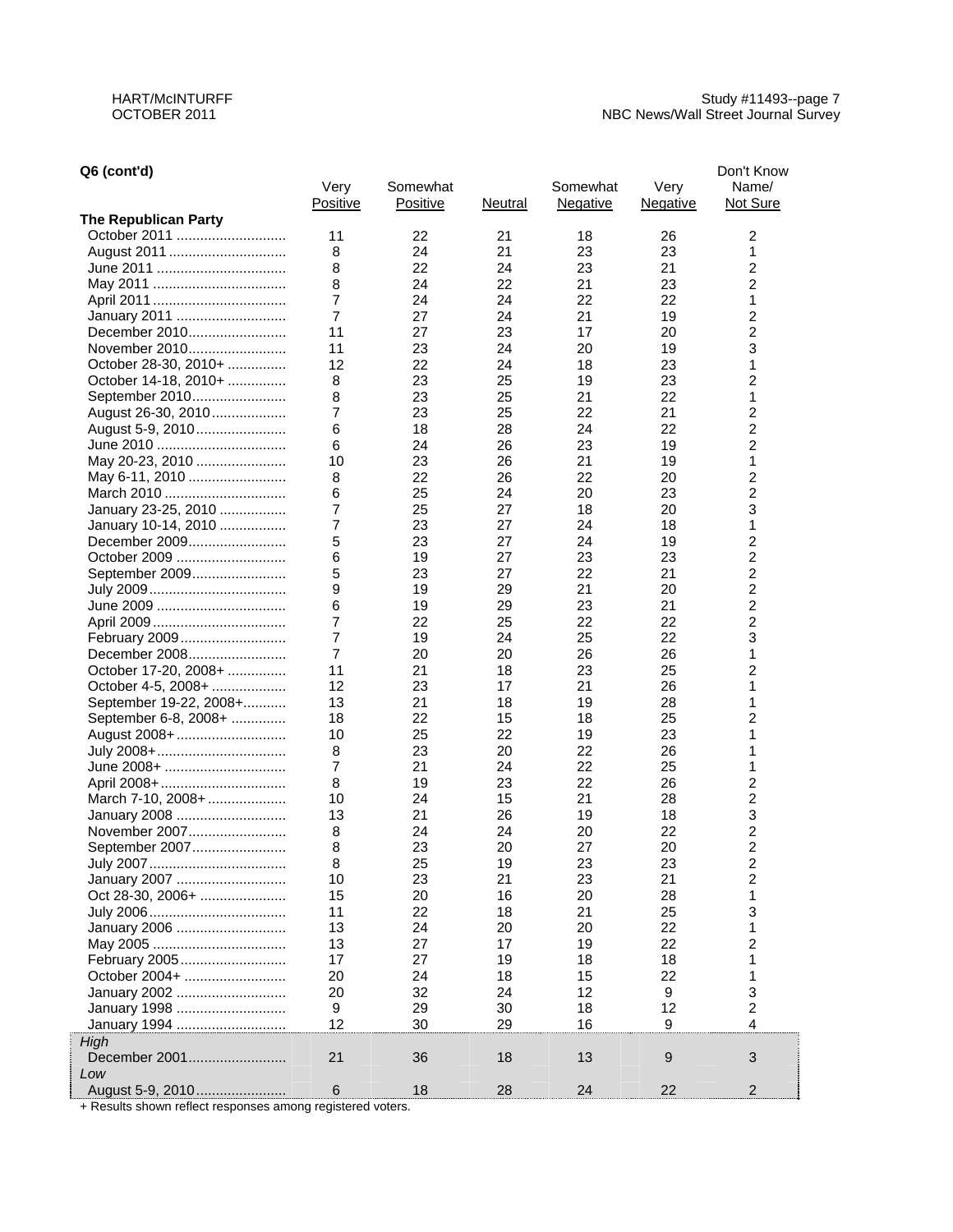## **Q6 (cont'd)**

| Q6 (cont'd)                                                |                |          |         |                |                | Don't Know     |
|------------------------------------------------------------|----------------|----------|---------|----------------|----------------|----------------|
|                                                            | Very           | Somewhat |         | Somewhat       | Very           | Name/          |
|                                                            | Positive       | Positive | Neutral | Negative       | Negative       | Not Sure       |
| <b>The Tea Party Movement</b>                              |                |          |         |                |                |                |
| October 2011                                               | 12             | 16       | 21      | 12             | 29             | 10             |
| August 2011                                                | 11             | 17       | 20      | 14             | 29             | 9              |
| June 2011                                                  | 13             | 15       | 20      | 14             | 27             | 11             |
| April 2011                                                 | 13             | 16       | 20      | 14             | 30             | $\overline{7}$ |
| January 2011                                               | 13             | 16       | 22      | 14             | 24             | 11             |
| December 2010                                              | 15             | 18       | 20      | 14             | 23             | 10             |
| November 2010                                              | 14             | 16       | 21      | 13             | 25             | 11             |
| October 28-30, 2010+                                       | 14             | 18       | 18      | 12             | 28             | 10             |
| October 14-18, 2010+                                       | 14             | 16       | 20      | 11             | 27             | 12             |
| September 2010                                             | 15             | 15       | 21      | 13             | 23             | 13             |
| August 26-30, 2010                                         | 12             | 16       | 19      | 12             | 24             | 17             |
| August 5-9, 2010                                           | 14             | 16       | 23      | 12             | 22             | 13             |
| June 2010                                                  | 15             | 19       | 21      | 12             | 19             | 14             |
| May 6-11, 2010                                             | 16             | 15       | 21      | 10             | 20             | 18             |
| March 2010                                                 | 13             | 16       | 22      | 10             | 18             | 21             |
| January 23-25, 2010                                        | 14             | 14       | 20      | 6              | 15             | 31             |
| <b>Mitt Romney</b>                                         |                |          |         |                |                |                |
| October 2011                                               | 6              | 21       | 30      | 17             | 12             | 14             |
| August 2011                                                | 5              | 19       | 32      | 18             | 11             | 15             |
| June 2011                                                  | 7              | 20       | 30      | 16             | 10             | 17             |
| February 2011                                              | 6              | 19       | 30      | 13             | 12             | 20             |
| December 9-13, 2010                                        | 10             | 18       | 30      | 10             | 10             | 22             |
| September 2010                                             | 6              | 15       | 29      | 20             | 10             | 20             |
| March 2010                                                 | 7              | 20       | 29      | 16             | 9              | 19             |
|                                                            | 10             | 18       | 30      | 12             | 8              | 22             |
| July 2009                                                  | 9              | 19       | 31      | 17             | 11             | 13             |
| April 2008+                                                | 7              | 21       | 24      | 19             | 13             |                |
| January 2008                                               | 9              | 16       |         |                | 11             | 16<br>22       |
| December 2007                                              |                |          | 26      | 16             |                |                |
| November 2007                                              | 4              | 18       | 27      | 17             | 12<br>11       | 22             |
| September 2007                                             | 6              | 18       | 26      | 14             |                | 25             |
| June 2007                                                  | 5              | 16       | 23      | 13             | $\overline{7}$ | 36             |
| March 2007                                                 | 4              | 11       | 24      | 11             | 6              | 44             |
| December 2006                                              | 3              | 8        | 22      | $\overline{7}$ | 4              | 56             |
| <b>Rick Perry</b>                                          |                |          |         |                |                |                |
| October 2011                                               | 4              | 15       | 23      | 14             | 22             | 22             |
| August 2011                                                | 9              | 12       | 23      | 9              | 16             | 31             |
| June 2011                                                  | 4              | 8        | 18      | 6              | 9              | 55             |
| <b>Ron Paul</b>                                            |                |          |         |                |                |                |
| October 2011                                               | 5              | 13       | 29      | 16             | 13             | 24             |
| January 2008                                               | 4              | 11       | 26      | 11             | 14             | 34             |
| November 2007                                              | 3              | 8        | 19      | 6              | 5              | 59             |
|                                                            | $\overline{2}$ | 5        | 14      | 4              | 1              | 74             |
| <b>Herman Cain</b>                                         |                |          |         |                |                |                |
| October 2011                                               | 10             | 14       | 20      | 8              | 10             | 38             |
| + Results shown reflect responses among registered voters. |                |          |         |                |                |                |

# *SUMMARY TABLE OF IMAGES – BY D/S (POSITIVE – NEGATIVE)*

|                        | <b>TOTAL</b><br><b>POSITIVE</b> | <b>TOTAL</b><br><b>NEGATIVE</b> | D/S   |
|------------------------|---------------------------------|---------------------------------|-------|
| Barack Obama           | 46                              | 40                              | 6     |
| Herman Cain            | 24                              | 18                              | 6     |
| Mitt Romney            | 27                              | 29                              | $-2$  |
| The Democratic Party   | 37                              | 42                              | -5    |
| The Republican Party   | 33                              | 44                              | $-11$ |
|                        | 18                              | 29                              | $-11$ |
| The Tea Party Movement | 28                              | 41                              | $-13$ |
|                        | 19                              | 36                              | $-17$ |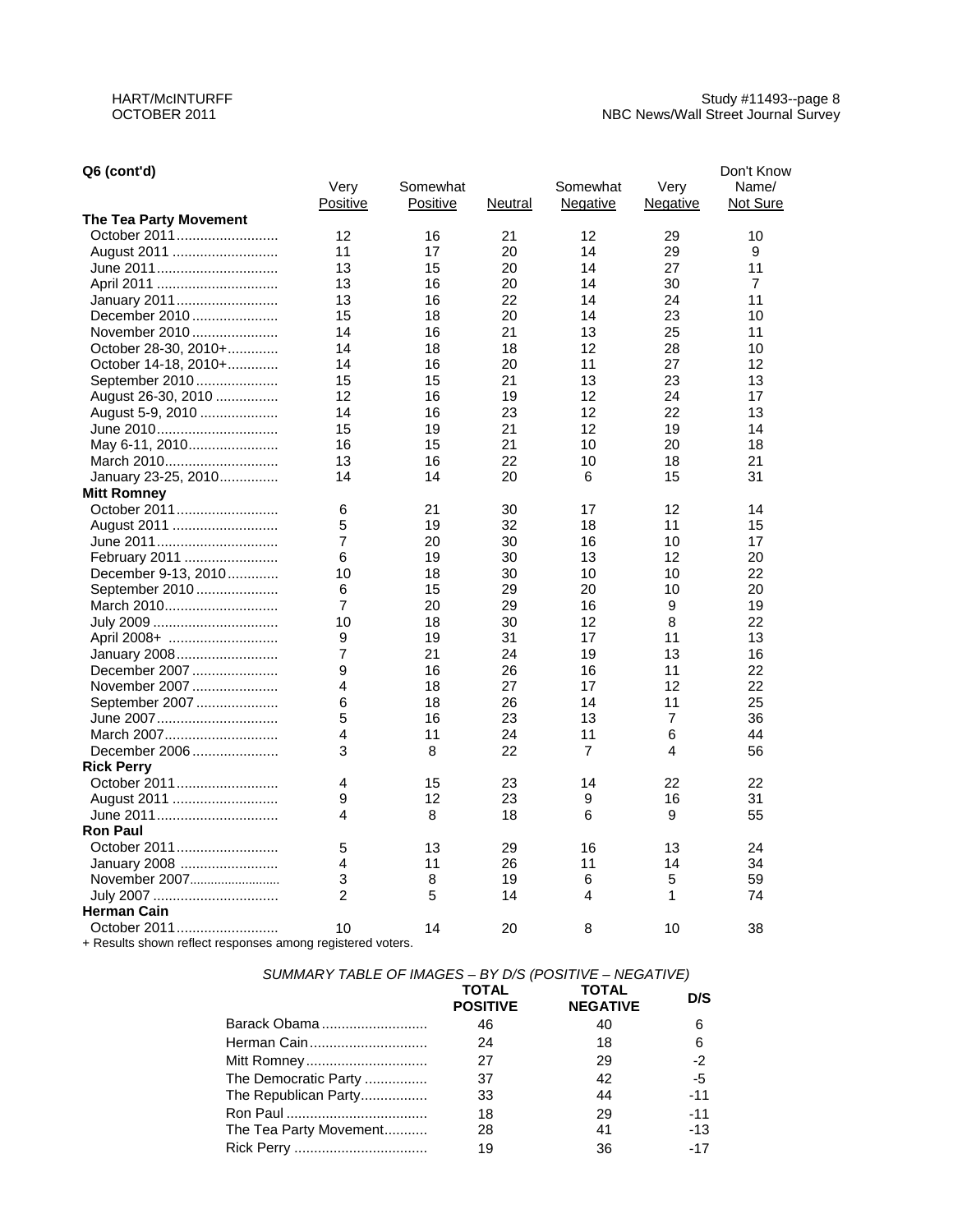Q7 Let me list some issues that have been proposed for the federal government to address. Please tell me which **ONE OR TWO** of these items you think should be the top priority for the federal government. (READ LIST. ACCEPT UP TO TWO RESPONSE, IF ONLY ONE GIVEN THEN ASK) And, which of these issues do you think should be the second highest priority for the federal government to address? **(Q8, FEB 2011)** 

### *THIS TABLE HAS BEEN RANKED BY HIGHEST 1ST CHOICE PERCENTAGE*

| ⊿ St   | 2 <sub>nd</sub> | Combined |
|--------|-----------------|----------|
| Choice | Choice          | Choice   |
| 48     | 22              | 70       |
| 16     | 19              | 35       |
| 11     | 18              | 28       |
| 8      | 12              | 19       |
| 6      | 10              | 16       |
|        |                 | 13       |
|        |                 | 12       |
|        |                 |          |
|        |                 |          |
|        |                 |          |
|        |                 |          |

*AMONG GOP PRIMARY VOTERS (N=336) THIS TABLE HAS BEEN RANKED BY HIGHEST 1ST CHOICE PERCENTAGE*  $1<sup>St</sup>$  2<sup>nd</sup> Combined

|          |                     |                     | Compined            |
|----------|---------------------|---------------------|---------------------|
|          | Choice <sup>^</sup> | Choice <sup>^</sup> | Choice <sup>^</sup> |
|          | 39                  | 21                  | 60                  |
|          | 27                  | 24                  | 52                  |
|          | - 9                 | 15                  | 24                  |
|          |                     | 12                  | 19                  |
|          |                     | 8                   | 15                  |
|          | 5                   |                     | 13                  |
|          |                     |                     | 10                  |
|          |                     |                     |                     |
|          |                     |                     |                     |
|          |                     |                     |                     |
| Not sure |                     |                     |                     |
|          |                     |                     |                     |

^ Results shown reflect responses among registered voters who say they would vote in the Republican Primary

| THIS TABLE HAS BEEN RANKED BY HIGHEST 1 <sup>ST</sup> CHOICE PERCENTAGE |        |          |          |
|-------------------------------------------------------------------------|--------|----------|----------|
|                                                                         | ব ১া   | $2^{nd}$ | Combined |
|                                                                         | Choice | Choice   | Choice   |
|                                                                         | 37     | 19       | 56       |
|                                                                         | 22     | 18       | 40       |
|                                                                         | 12     | 16       | 28       |
|                                                                         | 9      | 11       | 20       |
|                                                                         |        | 13       | 20       |
|                                                                         | 6      |          | 13       |
|                                                                         |        |          | 12       |
| Egypt, Libya, and the political unrest in Arab countries                |        |          | 5        |
|                                                                         |        |          |          |
|                                                                         |        |          |          |
|                                                                         |        |          |          |
|                                                                         |        |          |          |

**FEBRUARY 2011**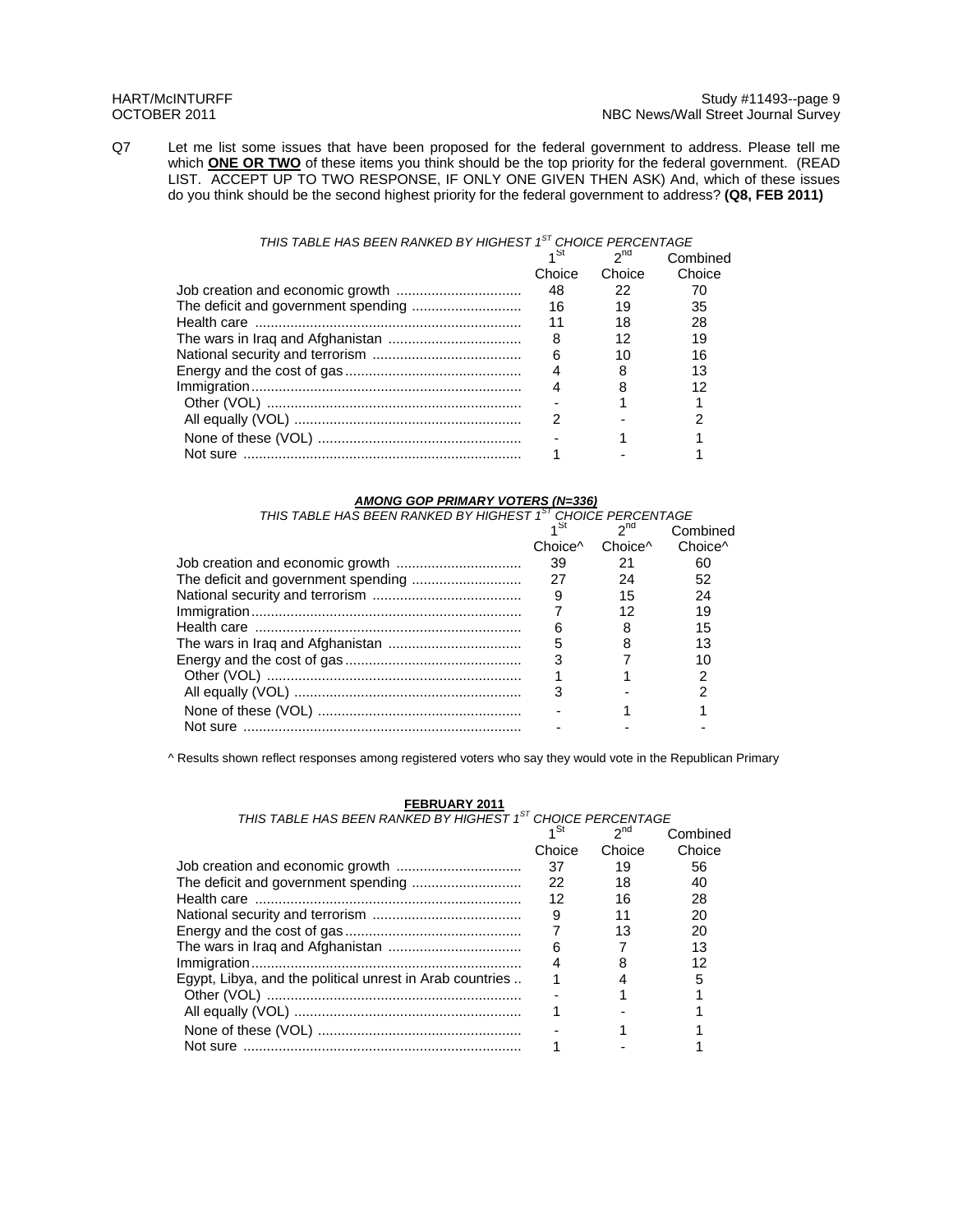# **Even though it is a long way off, I'd like to ask you some questions about the 2012 elections...**<br>Q8 Compared with previous elections, are you more enthusiastic about voting than usual, or less

Compared with previous elections, are you more enthusiastic about voting than usual, or less enthusiastic?+

|                                                            | - 38 |
|------------------------------------------------------------|------|
|                                                            | 11   |
|                                                            |      |
| + Results shown reflect responses among registered voters. |      |

Q9 What is your preference for the outcome of next year's congressional elections -- (ROTATE:) a Congress controlled by Republicans or a Congress controlled by Democrats?

| Republican-controlled Congress<br>Democrat-controlled Congress | $10/11+$<br>41<br>45<br>14 | $8/11+$<br>47<br>41<br>12  | $6/11+$<br>44<br>44<br>12  | $10/10+$<br>44<br>46<br>10             | $9/10+$<br>44<br>44<br>12              | $8/26 -$<br>$30/10+$<br>43<br>43<br>14 | $8/5 -$<br>$9/10+$<br>42<br>43<br>15 | $6/10+$<br>45<br>43<br>12  | $5/20 -$<br>$23/10+$<br>44<br>43<br>13 | $5/6 -$<br>$11/10+$<br>44<br>44<br>12 |
|----------------------------------------------------------------|----------------------------|----------------------------|----------------------------|----------------------------------------|----------------------------------------|----------------------------------------|--------------------------------------|----------------------------|----------------------------------------|---------------------------------------|
|                                                                |                            |                            | $3/10+$<br>42<br>45<br>13  | $1/23 -$<br>$25/10+$<br>42<br>44<br>14 | $1/10 -$<br>$14/10+$<br>41<br>41<br>18 | $12/09+$<br>41<br>43<br>16             | $10/09+$<br>38<br>46<br>16           | $9/09+$<br>40<br>43<br>17  | $7/09+$<br>39<br>46<br>15              | $4/09 +$<br>39<br>48<br>13            |
|                                                                |                            |                            | $11/08+$<br>36<br>48<br>16 | $10/08 +$<br>36<br>49<br>15            | $9/08+$<br>37<br>50<br>13              | $8/08 +$<br>36<br>47<br>17             | $7/08+$<br>36<br>49<br>15            | $6/08 +$<br>33<br>52<br>15 | $4/08+$<br>34<br>49<br>17              | $3/08+$<br>35<br>49<br>16             |
|                                                                |                            |                            | $11/07+$<br>37<br>46<br>17 | $9/07 +$<br>35<br>47<br>18             | $10/06+$<br>37<br>52<br>11             | $9/06+$<br>39<br>48<br>13              | $7/06+$<br>38<br>48<br>14            | $6/06 +$<br>38<br>49<br>13 | $4/06+$<br>39<br>45<br>16              | $3/06+$<br>37<br>50<br>13             |
|                                                                |                            |                            | $1/06+$<br>38<br>47<br>15  | $12/05+$<br>38<br>46<br>16             | $11/05+$<br>37<br>48<br>15             | $10/05+$<br>39<br>48<br>13             | $7/05+$<br>40<br>45<br>15            | $5/05+$<br>40<br>47<br>13  | $10/04+$<br>43<br>44<br>13             | $9/04 +$<br>42<br>46<br>12            |
|                                                                |                            | $6/04 +$<br>42<br>44<br>14 | $5/04+$<br>41<br>44<br>15  | $3/04+$<br>42<br>45<br>13              | 1/04<br>42<br>43<br>15                 | 12/13/03<br>42<br>42<br>16             | $10/02 +$<br>43<br>42<br>15          | 9/02<br>42<br>42<br>16     | 7/02<br>43<br>41<br>16                 | 6/02<br>42<br>41<br>17                |
|                                                                |                            | 1/02<br>44<br>40<br>16     | 12/01<br>42<br>40<br>18    | 12/99<br>40<br>44<br>16                | 10/99<br>39<br>41<br>20                | 7/99<br>39<br>43<br>18                 | 6/99<br>42<br>41<br>17               | 4/99<br>41<br>40<br>19     | 3/99<br>37<br>43<br>20                 | $10/98 +$<br>41<br>43<br>16           |
|                                                                |                            | 9/98<br>40<br>39<br>21     | 7/98<br>41<br>40<br>19     | 6/98<br>39<br>40<br>21                 | 2/98<br>41<br>37<br>22                 | 1/98<br>40<br>42<br>18                 | 12/97<br>41<br>37<br>22              | 9/97<br>41<br>39<br>20     | 7/97<br>45<br>39<br>16                 | 4/97<br>44<br>38<br>18                |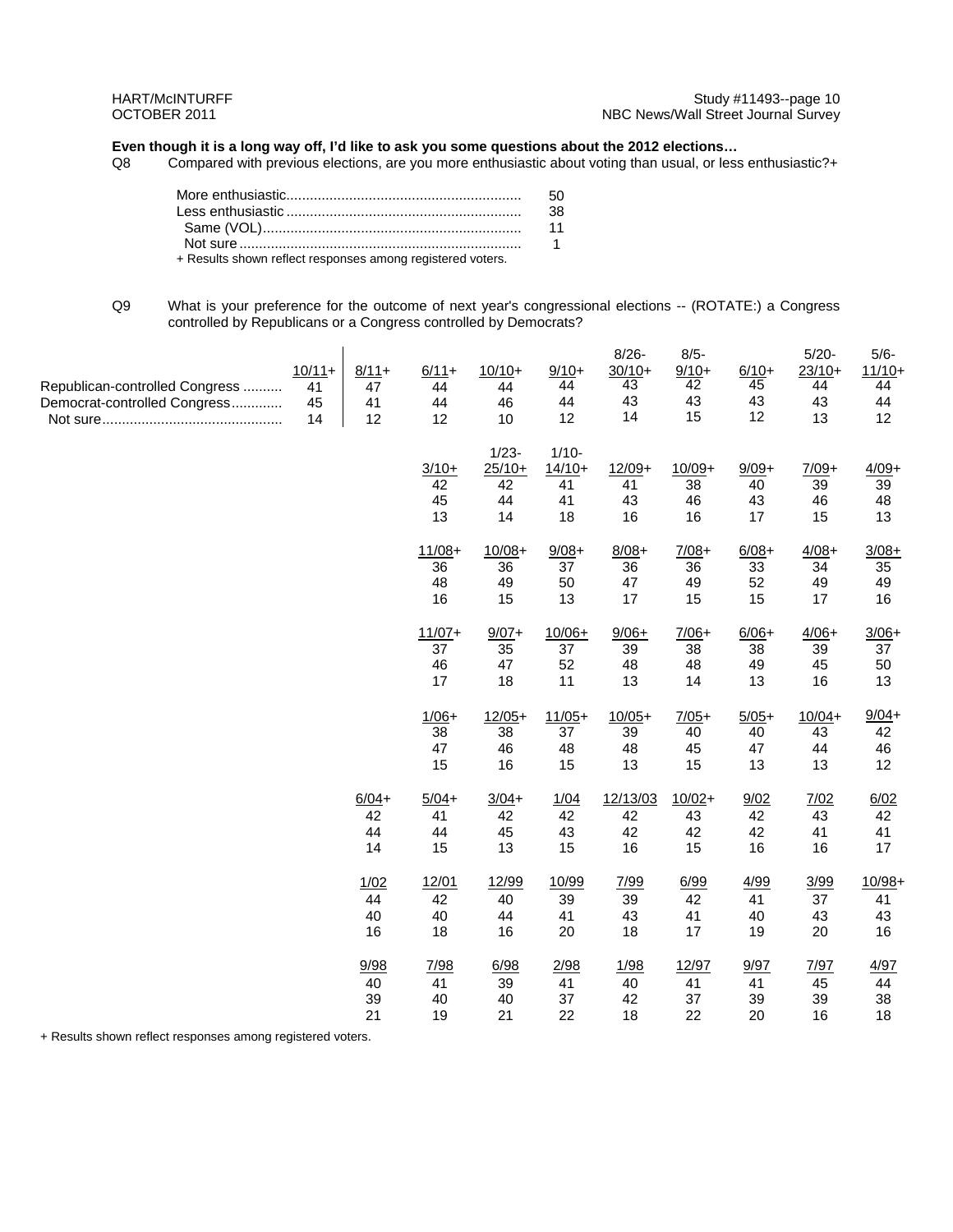#### **On a different topic...**

Q10 Which of these four statements best describes your view of the federal government--**(a)** it is healthy and vibrant and working well, **(b)** it is okay and needs only small reforms, **(c)** it is not working well and needs large reforms, or **(d)** it is unhealthy and stagnant?

|                                          |       | $1/23-$ |                   |
|------------------------------------------|-------|---------|-------------------|
|                                          | 10/11 | 25/10   | 12/0 <sup>o</sup> |
| (A) Healthy/vibrant/working well         |       |         |                   |
| (B) Okay/needs only small reforms        | 17    | 25      | 49                |
| (C) Not working well/needs large reforms | 47    | 46      | 35                |
|                                          | 35    | 24      |                   |
| Not sure                                 |       |         |                   |

Q11 If President Obama runs for re-election in the year 2012, do you think you will probably vote for President Obama or probably vote for the Republican candidate?

|                                                            | 10/11+ | $8/11+$ | $7/11+$ | $6/11+$ | $5/11+$ | 2/11+ |
|------------------------------------------------------------|--------|---------|---------|---------|---------|-------|
|                                                            | 44     | 40      | 42      | 45      | 45      | 45    |
|                                                            | 42     | 44      | 39      | 40      | 30      | 40    |
|                                                            |        |         |         |         |         |       |
| Depends/Depends on who opponent is (VOL)                   |        |         | 10      |         | 16      |       |
|                                                            |        |         |         |         |         |       |
| . Deaute abours reflect recononces among registered ustars |        |         |         |         |         |       |

+ Results shown reflect responses among registered voters.

# **(ROTATE Q12a-Q12c)**

# **(ASK ONLY OF REG VOTERS (F1a:1))**

Q12a And, if the next election for president were held today, and (ROTATE) Rick Perry were the Republican candidate and Barack Obama were the Democratic candidate, for whom would you vote?

|                     | 39 |  |
|---------------------|----|--|
|                     | 51 |  |
| Depends (VOL)       |    |  |
| Neither/other (VOL) |    |  |
|                     |    |  |

+ Results shown reflect responses among registered voters.

### **(ASK ONLY OF REG VOTERS (F1a:1))**

Q12b And, if the next election for president were held today, and (ROTATE) Mitt Romney were the Republican candidate and Barack Obama were the Democratic candidate, for whom would you vote?

|                     |    | $8/11+$ | $6/11+$ | $2/11+$                  |    | 1/08 | 1/07 |  |
|---------------------|----|---------|---------|--------------------------|----|------|------|--|
|                     | 44 | 45      | 43      |                          | 40 |      | 36   |  |
| Barack Obama        | 46 | 46      | 49      | 49                       |    |      |      |  |
| Depends (VOL)       |    |         |         | $\overline{\phantom{0}}$ |    |      |      |  |
| Neither/other (VOL) |    |         |         |                          |    |      |      |  |
|                     |    |         |         |                          |    |      |      |  |

+ Results shown reflect responses among registered voters.

#### **(ASK ONLY OF REG VOTERS (F1a:1))**

Q12c And, if the next election for president were held today, and (ROTATE) Herman Cain were the Republican candidate and Barack Obama were the Democratic candidate, for whom would you vote?+

| + Results shown reflect responses among registered voters. |  |
|------------------------------------------------------------|--|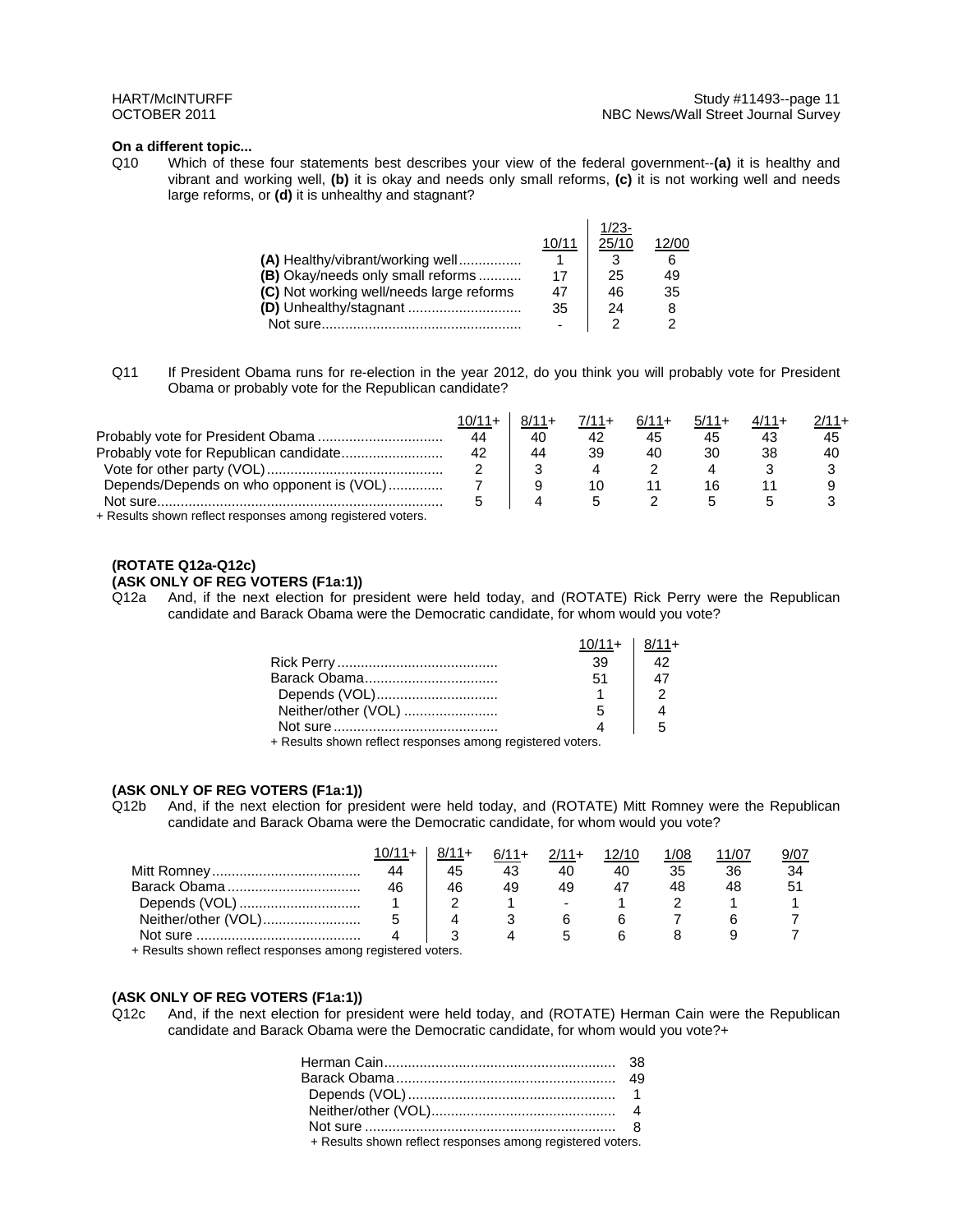Q13 Generally speaking, do you think of yourself as (ROTATE:) a Democrat, a Republican, an independent, or something else? (IF "DEMOCRAT" OR "REPUBLICAN," ASK:) Would you call yourself a strong (Democrat/Republican) or not a very strong (Democrat/Republican)? (IF "NOT SURE," CODE AS "NOT VERY STRONG DEMOCRAT/REPUBLICAN.") (IF "INDEPENDENT," ASK:) Do you think of yourself as closer to the Republican Party, closer to the Democratic Party, or do you think of yourself as strictly independent? (IF "NOT SURE," CODE AS "STRICTLY INDEPENDENT.")

| Strong Democrat             | 16 |
|-----------------------------|----|
| Not very strong Democrat    | 9  |
| Independent/lean Democrat   | 15 |
| Strictly Independent        | 19 |
| Independent/lean Republican | 16 |
| Not very strong Republican  | 8  |
| Strong Republican           | 12 |
|                             | 4  |
|                             | 1. |
|                             |    |

Q14 If there were a presidential primary election in your state, would you vote in the Republican primary, the Democratic primary, or would you wait to vote in the general election?

|                                                           | $10/11 +$ | $8/11+$ | $7/11+ 6/11+$       |    | $4/11+$ |
|-----------------------------------------------------------|-----------|---------|---------------------|----|---------|
|                                                           | 30        | -32     | 28                  | 29 | 28      |
|                                                           | 26        | 27      |                     | 32 | 31      |
|                                                           | 39        | 39      | 42                  | 34 | 36      |
|                                                           |           |         |                     |    |         |
|                                                           |           |         | $1 \quad 2 \quad 3$ |    |         |
| + Results shown reflect responses among registered voters |           |         |                     |    |         |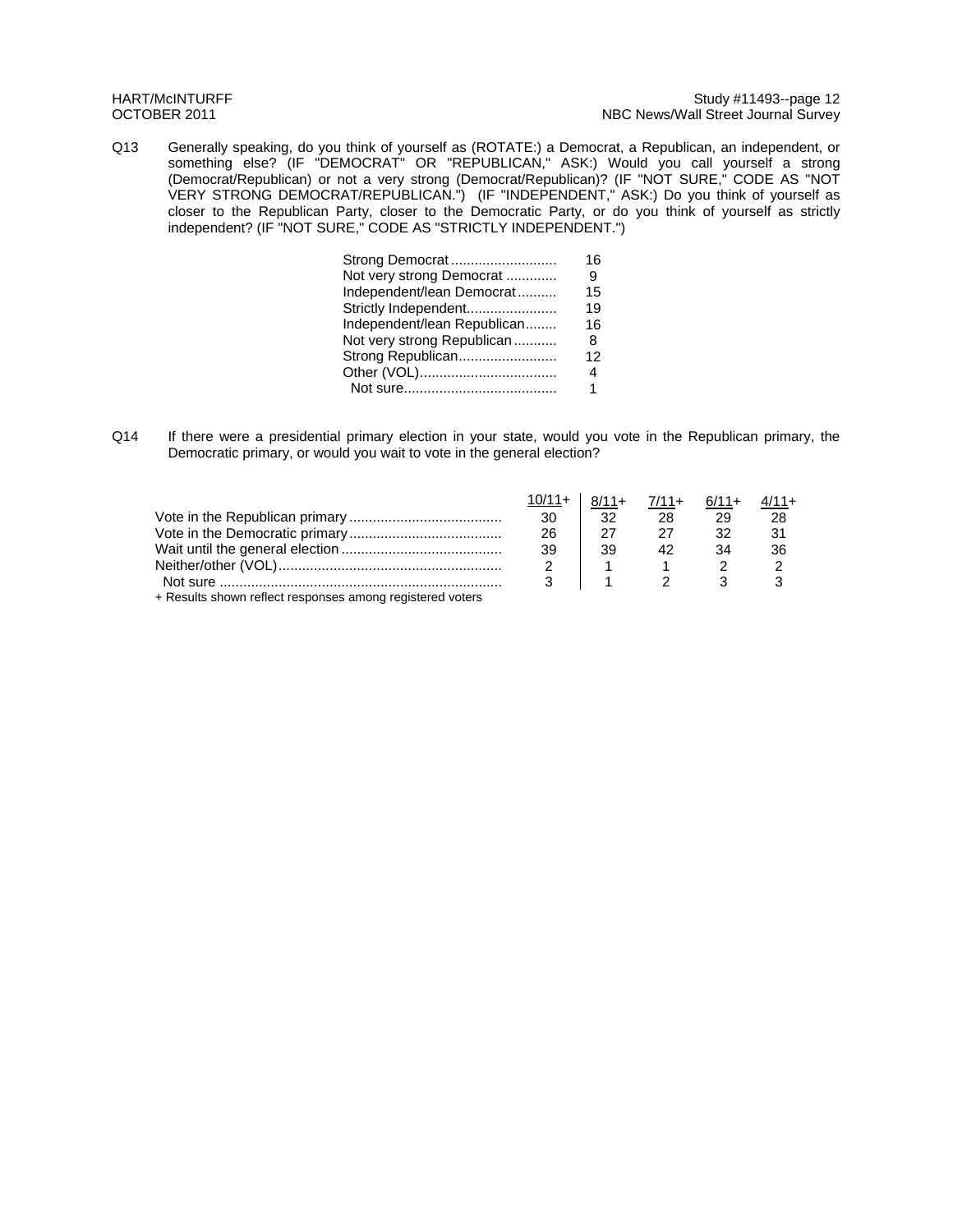### **(ASK ONLY OF DEMOCRATS (Q13:1-3) OR DEMOCRATIC PRIMARY VOTERS (QF1a:1 & Q14:2))**

Q15 Would you like the Democratic Party to nominate Barack Obama again in 2012 as its presidential candidate, or would you prefer that the Democratic Party nominate someone else?

|                                                    |           | Democratic |
|----------------------------------------------------|-----------|------------|
|                                                    | All       | Primary    |
|                                                    | Democrats | Voters     |
| Like the Democratic Party to nominate Barack Obama | 73        | 78         |
| Prefer the Democratic Party nominate someone else  | 20        | 14         |
|                                                    |           | 5          |
| Not sure                                           | ว         |            |

| 1994-1995                                                 |                |                               |      |       |
|-----------------------------------------------------------|----------------|-------------------------------|------|-------|
| <b>Bill Clinton</b>                                       |                |                               |      |       |
|                                                           | $4/21 - 25/95$ | 3/95                          | 1/95 | 12/94 |
|                                                           | All            | All                           |      | ΑIΙ   |
|                                                           | Democrats I    | Democrats Democrats Democrats |      |       |
| Like the Democratic Party to nominate <b>Bill Clinton</b> | 67             | 54                            | 58   | 53    |
| Prefer the Democratic Party nominate someone else         | 19             | 31                            | 28   | 32    |
|                                                           | 6              | 5                             |      | 9     |
| Not sure.                                                 |                | 10                            |      |       |

| November 1989                                               |                                                           |  |  |  |
|-------------------------------------------------------------|-----------------------------------------------------------|--|--|--|
| Looking ahead to 1992, would you like to see the Republican |                                                           |  |  |  |
|                                                             | Party re-nominate George Bush for president, or would you |  |  |  |
| like to see it nominate someone else?                       |                                                           |  |  |  |
|                                                             |                                                           |  |  |  |
|                                                             | Republicans                                               |  |  |  |
|                                                             | 60                                                        |  |  |  |
|                                                             | 16                                                        |  |  |  |
|                                                             | 18                                                        |  |  |  |
| Not sure                                                    |                                                           |  |  |  |

### **QUESTIONS 16-24 ASKED ONLY OF REGISTERED VOTERS WHO SAY THEY WOULD VOTE IN THE REPUBLICAN PRIMARY (N=336)**

Q16 Please tell me how interested you are in the 2012 Republican Presidential Primary using a scale from one to ten, on which a "ten" means that you are very interested in the Republican Presidential Primary and a "one" means that you are not at all interested. You may choose any number from one to ten. (IF "NOT SURE," RECORD AS "DK.")^

| 10, very interested      | 50             |
|--------------------------|----------------|
|                          | 8              |
|                          | 16             |
|                          | 8              |
|                          | հ              |
|                          | $\overline{7}$ |
|                          | 1              |
|                          | 2              |
|                          |                |
| 1. not interested at all | 1              |
| Cannot rate              |                |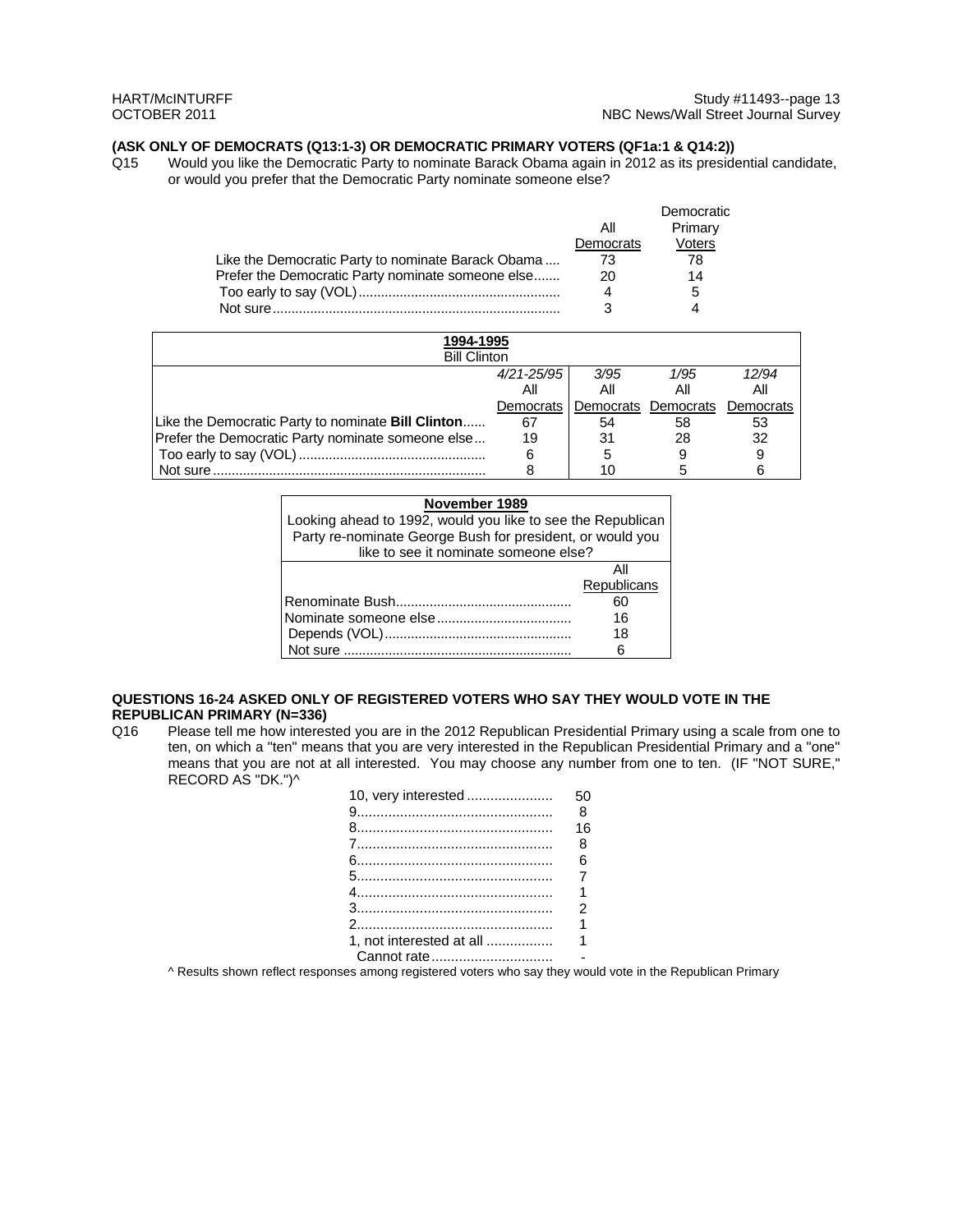Q17 Now I'm going to read you the names of a few more public figures and I'd like you to rate your feelings toward each one as very positive, somewhat positive, neutral, somewhat negative, or very negative. If you don't know the name, please just say so.

|                         | Very     | Somewhat        |         | Somewhat        | Very            | Don't Know<br>Name/ |
|-------------------------|----------|-----------------|---------|-----------------|-----------------|---------------------|
|                         | Positive | <b>Positive</b> | Neutral | <b>Negative</b> | <b>Negative</b> | Not Sure            |
| <b>Mitt Romney</b>      |          |                 |         |                 |                 |                     |
| October 2011^           | 16       | 35              | 27      | 11              | 5               | 6                   |
| August 2011^            | 10       | 36              | 32      | 11              | 6               | $\frac{5}{7}$       |
| June 2011^              | 18       | 33              | 29      | 8               | 5               |                     |
| <b>Rick Perry</b>       |          |                 |         |                 |                 |                     |
| October 2011^           | 10       | 33              | 23      | 11              | 12              | 11                  |
| August 2011^            | 24       | 23              | 26      | 6               | 6               | 15                  |
| June 2011^              | 12       | 17              | 24      | 3               | $\mathfrak{p}$  | 42                  |
| <b>Ron Paul</b>         |          |                 |         |                 |                 |                     |
| October 2011^           | 11       | 20              | 32      | 18              | 8               | 11                  |
| <b>Herman Cain</b>      |          |                 |         |                 |                 |                     |
| October 2011^           | 28       | 24              | 19      | 3               | 3               | 23                  |
| <b>Jon Huntsman</b>     |          |                 |         |                 |                 |                     |
| October 2011^           | 3        | 12              | 29      | 8               | 4               | 44                  |
| June 2011^              |          | $\overline{7}$  | 19      | 4               | $\overline{2}$  | 67                  |
| <b>Michele Bachmann</b> |          |                 |         |                 |                 |                     |
| October 2011^           | 10       | 26              | 28      | 17              | 10              | 9                   |
| August 2011^            | 11       | 34              | 26      | 10              | 8               | 10                  |
|                         | 11       | 12              | 25      | 3               | 5               | 44                  |
| <b>Rick Santorum</b>    |          |                 |         |                 |                 |                     |
| October 2011^           | 4        | 22              | 26      | 6               | 5               | 37                  |
| <b>Newt Gingrich</b>    |          |                 |         |                 |                 |                     |
| October 2011^           | 17       | 32              | 23      | 15              | 8               | 5                   |
| June 2011^              | 6        | 26              | 28      | 22              | 12              | 6                   |
| April 2011^             | 17       | 33              | 29      | 10              | 3               | 8                   |

^ Results shown reflect responses among registered voters who say they would vote in the Republican Primary

#### *SUMMARY TABLE OF IMAGES AMONG GOP PRIMARY VOTERS BY D/S (POSITIVE – NEGATIVE)*

|                  | $\frac{1}{2}$ , $\frac{1}{2}$ , $\frac{1}{2}$ , $\frac{1}{2}$ , $\frac{1}{2}$ , $\frac{1}{2}$ , $\frac{1}{2}$ , $\frac{1}{2}$ , $\frac{1}{2}$ , $\frac{1}{2}$ |                                 |     |
|------------------|---------------------------------------------------------------------------------------------------------------------------------------------------------------|---------------------------------|-----|
|                  | <b>TOTAL</b><br><b>POSITIVE</b>                                                                                                                               | <b>TOTAL</b><br><b>NEGATIVE</b> | D/S |
| Herman Cain      | 52                                                                                                                                                            | 6                               | 46  |
| Mitt Romney      | 51                                                                                                                                                            | 16                              | 35  |
| Newt Gingrich    | 49                                                                                                                                                            | 23                              | 26  |
|                  | 43                                                                                                                                                            | 23                              | 20  |
| Rick Santorum    | 26                                                                                                                                                            | 11                              | 15  |
| Michele Bachmann | 36                                                                                                                                                            | 27                              | 9   |
|                  | 31                                                                                                                                                            | 26                              | 5   |
| Jon Huntsman     | 15                                                                                                                                                            | 12                              | 3   |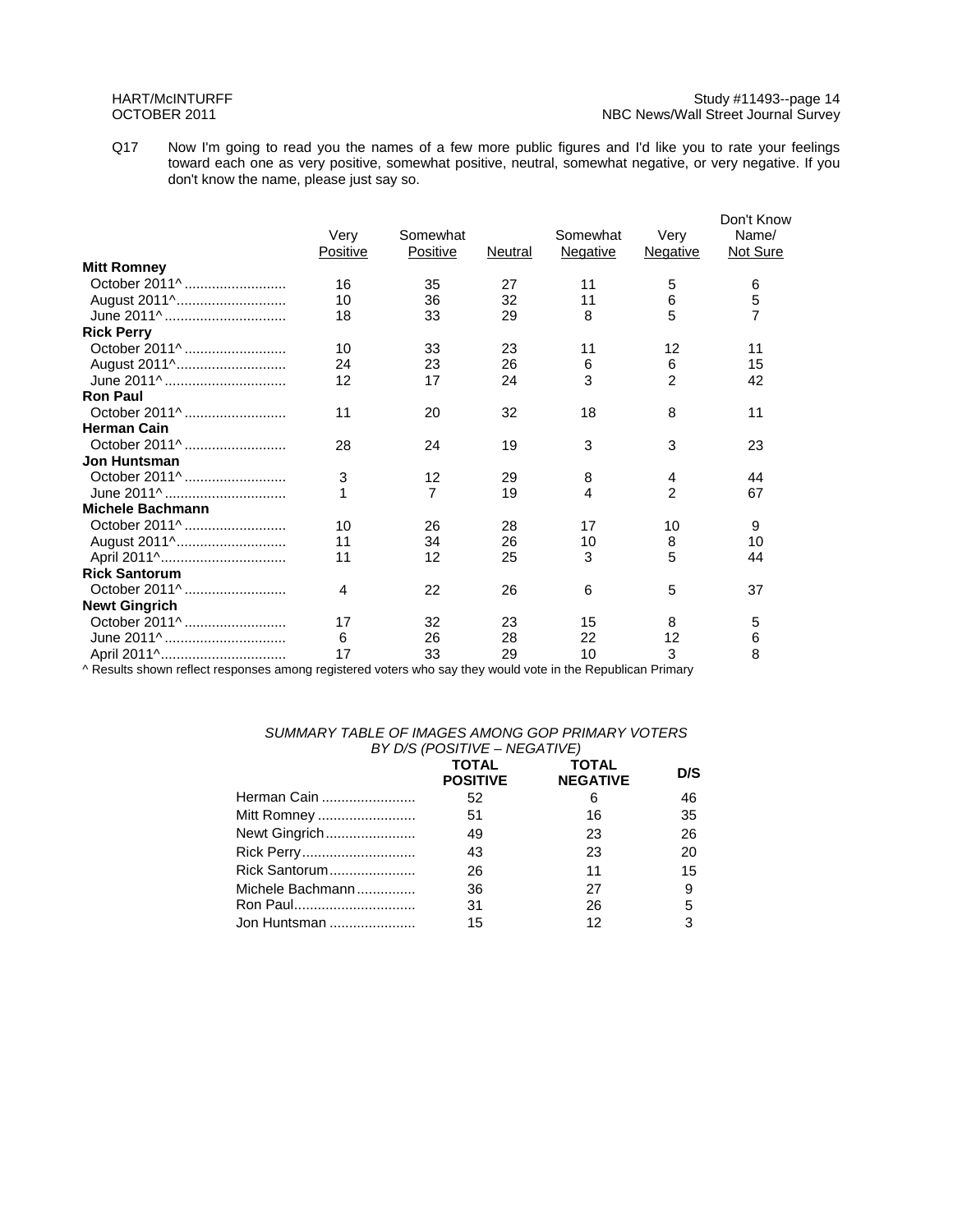Q18 Let me read you a list of people who might seek the 2012 Republican nomination for president. If you were voting today in the 2012 Republican primary for president, which **one** of the following candidates would you favor? (READ LIST. RANDOMIZE. IF "NOT SURE," ASK:) Well, which way do you lean? (ACCEPT ONLY ONE ANSWER.) (IF CHOICE, THEN ASK:) And, which candidate would be your second choice?

| THIS TABLE HAS BEEN RANKED BY HIGHEST PERCENTAGE |           |                               |                |  |
|--------------------------------------------------|-----------|-------------------------------|----------------|--|
|                                                  |           | $\overline{1}$ st<br>Choice   |                |  |
|                                                  | 10/11^    | $8/11^{\circ}$                | $7/11^$        |  |
| Herman Cain                                      | 27        | 5                             | 5              |  |
| Mitt Romney                                      | 23        | 23                            | 30             |  |
| Rick Perry                                       | 16        | 38                            | 11             |  |
| Ron Paul                                         | 11        | 9                             | 9              |  |
| Newt Gingrich                                    | 8         | 5                             | 8              |  |
| Michele Bachmann                                 | 5         | 8                             | 16             |  |
| Jon Huntsman                                     | 3         | $\overline{2}$                | 2              |  |
| Rick Santorum                                    | 1         | 3                             | 3              |  |
| Tim Pawlenty                                     | <b>NA</b> | <b>NA</b>                     | $\overline{c}$ |  |
| Other (VOL)                                      |           | ٠                             | $\overline{2}$ |  |
| None (VOL)                                       | 1         | 2                             | $\overline{2}$ |  |
| Not sure                                         | 5         | 5                             | 10             |  |
|                                                  |           | $2^{\overline{nd}}$<br>Choice |                |  |
|                                                  | $10/11^$  | $8/11^$                       | $7/11^$        |  |
| Mitt Romney                                      | 21        | 18                            | 19             |  |
| Herman Cain                                      | 18        | 10                            | 8              |  |
| Newt Gingrich                                    | 13        | 9                             | 6              |  |
| Rick Perry                                       | 12        | 19                            | 9              |  |
| Michele Bachmann                                 | 10        | 17                            | 15             |  |
| Ron Paul                                         | 6         | 5                             | 9              |  |
| Jon Huntsman                                     | 5         | $\overline{2}$                | 3              |  |
| Rick Santorum                                    | 3         | 4                             | 3              |  |
| Tim Pawlenty                                     | <b>NA</b> | <b>NA</b>                     | 4              |  |
| Other (VOL)                                      | L,        | 2                             | 1              |  |
| None (VOL)                                       | 4         | $\overline{c}$                | 6              |  |
| Not sure                                         | 2         | 5                             | 5              |  |
|                                                  |           | <b>Combined Choice</b>        |                |  |
|                                                  | 10/11^    | $8/11^$                       | $7/11^$        |  |
| Herman Cain                                      | 45        | 14                            | 13             |  |
| Mitt Romney                                      | 44        | 42                            | 49             |  |
| Rick Perry                                       | 28        | 57                            | 20             |  |
| Newt Gingrich                                    | 21        | 14                            | 14             |  |
| Ron Paul                                         | 17        | 15                            | 18             |  |
| Michele Bachmann                                 | 15        | 25                            | 31             |  |
| Jon Huntsman                                     | 8         | 4                             | 5              |  |
| Rick Santorum                                    | 5         | $\overline{7}$                | 6              |  |
| Tim Pawlenty                                     | <b>NA</b> | NA                            | 6              |  |
| Other (VOL)                                      |           | 2                             | 3              |  |
| None (VOL)                                       | 5         | 4                             | 8              |  |
| Not sure                                         | 7         | 10                            | 15             |  |
| A Populte chown rofloot room                     |           | torod votoro                  |                |  |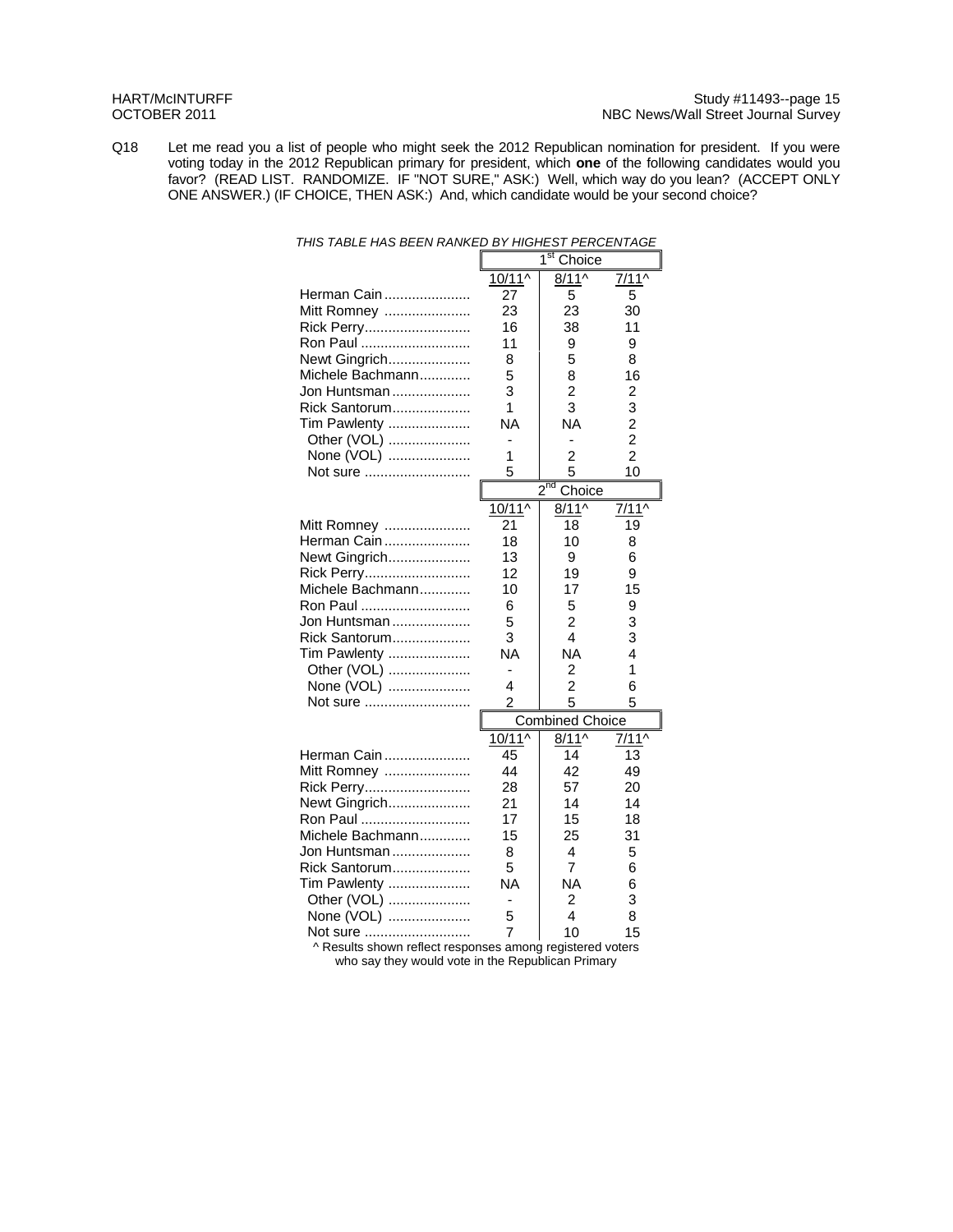| THIS TABLE HAS BEEN RANKED 6/11 DATA                 |         |         |
|------------------------------------------------------|---------|---------|
|                                                      | $6/11^$ | $4/11^$ |
| Mitt Romney                                          | 30      | 21      |
| Sarah Palin                                          | 14      | 10      |
| Herman Cain                                          | 12      | ΝA      |
| Rick Perry                                           | 8       | ΝA      |
| Ron Paul                                             | 7       | ΝA      |
| Newt Gingrich                                        | 6       | 11      |
| Tim Pawlenty                                         | 4       | 6       |
| Rick Santorum                                        | 4       | 3       |
| Michele Bachmann                                     | 3       | 5       |
| Jon Huntsman                                         | 1       | ΝA      |
| Mike Huckabee                                        | ΝA      | 17      |
| Donald Trump                                         | ΝA      | 17      |
| Haley Barbour                                        | ΝA      | 1       |
| Other (VOL)                                          | 1       | 1       |
| None (VOL)                                           | 2       | 4       |
| Not sure                                             | 8       | 4       |
| coulte abours reflect recononces among registered us |         |         |

^ Results shown reflect responses among registered voters who say they would vote in the Republican Primary

#### Q19 Are you satisfied or dissatisfied with the choices for the Republican presidential nomination?

|                           |         | 6/ | /08 | 7/07 | 6/07 |    |    | $/96^2$ |
|---------------------------|---------|----|-----|------|------|----|----|---------|
| <b>Cotistien</b>          | 63      | 45 | 57  | 65   |      | 53 | 56 | 68      |
| r.<br><b>Diccatiction</b> | 24<br>ັ | 45 | 34  |      |      |    | ንፍ |         |
| Not sure                  |         |    |     |      |      |    |    |         |

<sup>1</sup>In June and July 2007, the question was phrased, "If this was the final group of candidates running for the Republican nomination, would you be satisfied or dissatisfied with the choices for the Republican presidential nomination?"<br><sup>2</sup>In March 1996, the question was phrased, "How satisfied are you with the present field of announced Republ candidates for president--very satisfied, fairly satisfied, just somewhat satisfied, or not that satisfied?"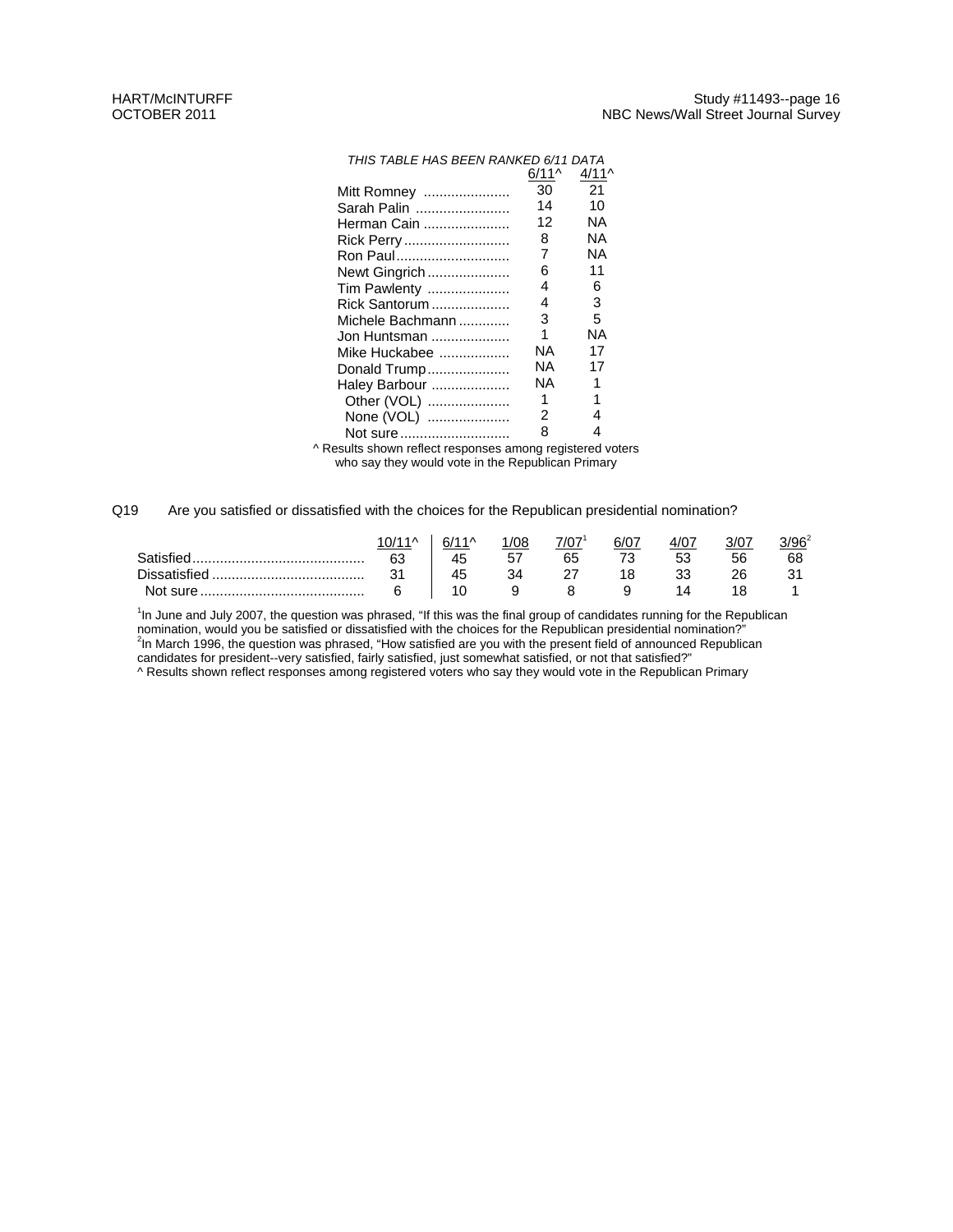Q20a In selecting a presidential nominee for the Republican Party, which of the following is most important to you?^ (ROTATE)

| A candidate who has the right personal style and strong leadership qualities 32 |  |
|---------------------------------------------------------------------------------|--|
|                                                                                 |  |
|                                                                                 |  |
| .                                                                               |  |

^ Results shown reflect responses among registered voters who say they would vote in the Republican Primary

#### **(ASKED ONLY IF Q20a:3 "right personal style/strong leadership")**

Q20b Now, if you had to choose, which would be the next most important to you in selecting a presidential nominee for the Republican Party?^ (ROTATE)

| A Results shown reflect responses among registered voters who say they would vote in the Republican Primary |  |
|-------------------------------------------------------------------------------------------------------------|--|

#### **Q20a/b Combined^**

| A Results shown reflect responses among registered voters who say they would vote in the Republican Primary |  |
|-------------------------------------------------------------------------------------------------------------|--|

Q21 Now, if you were voting today in the 2012 Republican primary for president, and the candidates were (ROTATE) Mitt Romney and Rick Perry, which **one** would you favor? (IF "NOT SURE," ASK:) Well, which way do you lean?^ (ACCEPT ONLY ONE ANSWER.)

| 54. |
|-----|
| 39  |
| -3. |
|     |
|     |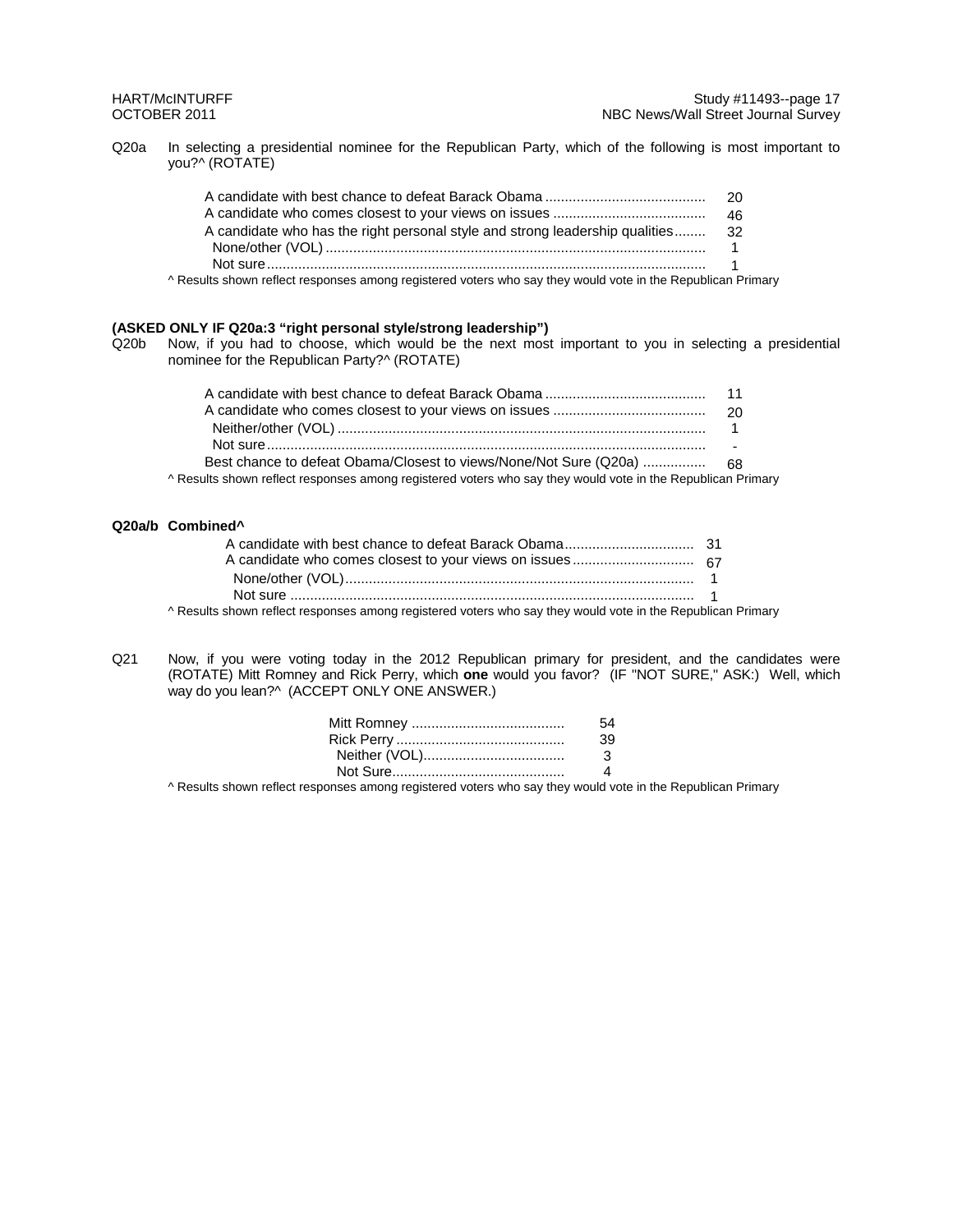# **Now, if you were voting today in the November 2012 Presidential Election and ...** Q22 If (READ ITEM) were selected as the Republican nominee, would you vote

If (READ ITEM) were selected as the Republican nominee, would you vote for this person with enthusiasm, with some reservations, only based on who the opponent was, or not vote for that person? (ROTATE)

### *THIS TABLE HAS BEEN RANKED BY THE PERCENTAGE WHO SAY VOTE WITH ENTHUSIASM*

| Vote With<br>Enthusiasm | Vote With<br>Some<br>Reservations | Vote Only<br>Based On<br>Opponent                                                                                                                                                                                | Not Vote<br>For That<br>Person | Not<br>Sure |
|-------------------------|-----------------------------------|------------------------------------------------------------------------------------------------------------------------------------------------------------------------------------------------------------------|--------------------------------|-------------|
|                         |                                   |                                                                                                                                                                                                                  |                                |             |
| 45                      | 27                                | 11                                                                                                                                                                                                               | 10                             |             |
|                         |                                   |                                                                                                                                                                                                                  |                                |             |
| 39                      | 40                                | 11                                                                                                                                                                                                               | 8                              | 2           |
| 35                      | 25                                | 19                                                                                                                                                                                                               | 12                             | 9           |
|                         |                                   |                                                                                                                                                                                                                  |                                |             |
| 35                      | 39                                | 10                                                                                                                                                                                                               | 13                             | 3           |
|                         |                                   |                                                                                                                                                                                                                  |                                |             |
| 23                      | 36                                | 14                                                                                                                                                                                                               | 22                             | 5           |
|                         |                                   |                                                                                                                                                                                                                  |                                |             |
| 19                      | 37                                | 18                                                                                                                                                                                                               | 21                             | 5           |
|                         |                                   | $\mathbf{r} = \mathbf{r} \cdot \mathbf{r}$ , where $\mathbf{r} = \mathbf{r} \cdot \mathbf{r}$ , we have the set of $\mathbf{r} = \mathbf{r} \cdot \mathbf{r}$ , where $\mathbf{r} = \mathbf{r} \cdot \mathbf{r}$ |                                |             |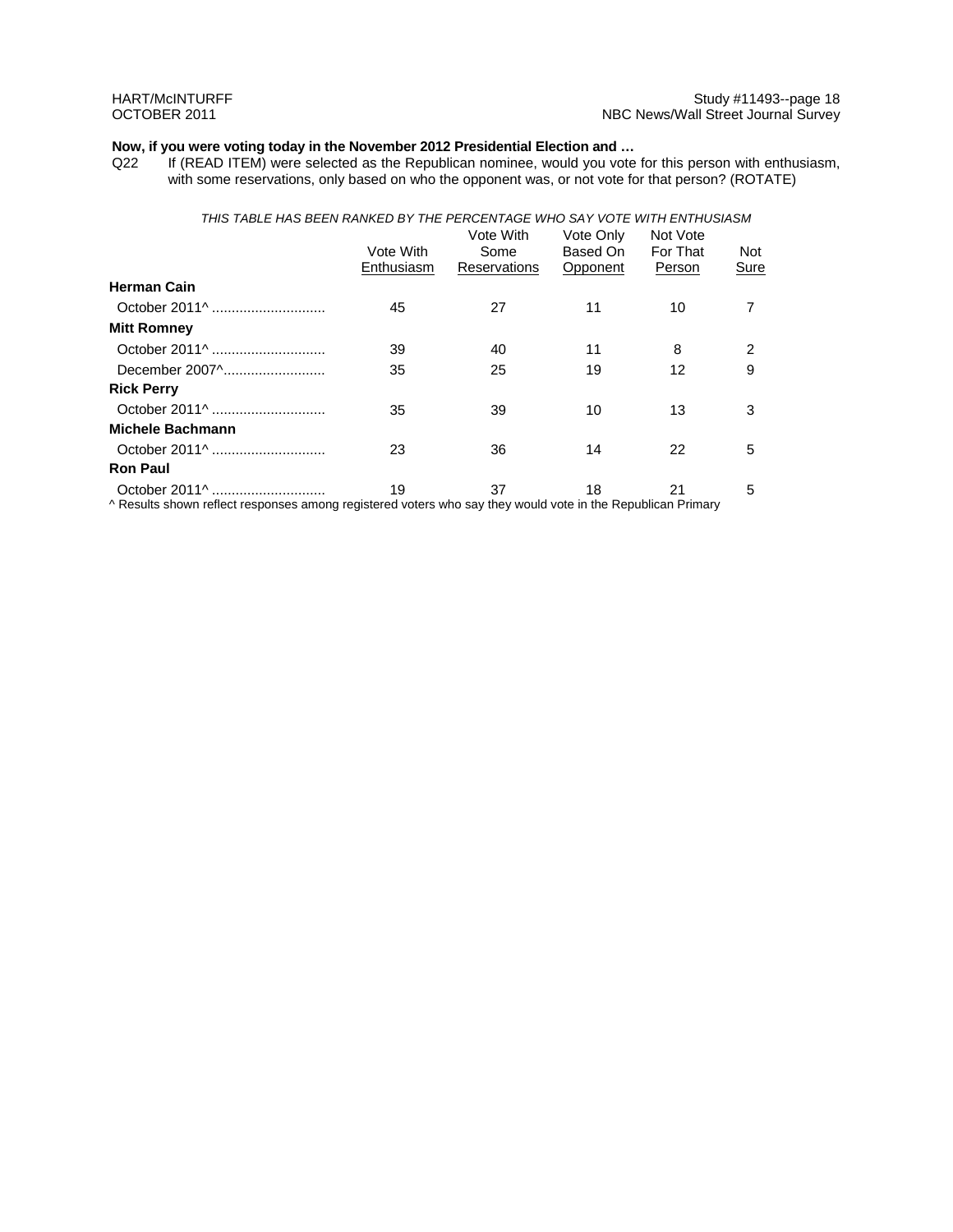# **(Q23 AND Q24 ROTATED)**

How would you rate Mitt Romney on the following qualities, using a five-point scale, on which a "5" means a very good rating, a "1" means a very poor rating, and a "3" means a mixed rating?^ (IF "NOT SURE," RECORD AS "DK.") (RANDOMIZE)

*THIS TABLE HAS BEEN RANKED BY THE PERCENTAGE OF ALL ADULTS WHO SAY GOOD RATING (RATING OF "4" OR "5")* 

|                                                                                  | <b>Very Good</b><br>Rating |    |                | <b>Very Poor</b><br>Rating | Cannot         |      |
|----------------------------------------------------------------------------------|----------------------------|----|----------------|----------------------------|----------------|------|
|                                                                                  | $\overline{5}$             | 4  | $\overline{3}$ | $\overline{2}$             | $\mathbf 1$    | Rate |
| Being knowledgeable and experienced enough<br>to handle the presidency           |                            |    |                |                            |                |      |
|                                                                                  | 32                         | 34 | 22             | 5                          | 4              | 3    |
|                                                                                  | 15                         | 30 | 28             | $\overline{7}$             | 3              | 17   |
|                                                                                  | 11                         | 19 | 27             | 10                         | 5              | 28   |
| Having high personal standards that set<br>the proper moral tone for the country |                            |    |                |                            |                |      |
|                                                                                  | 36                         | 29 | 23             | 4                          | 5              | 3    |
|                                                                                  | 34                         | 26 | 19             | 3                          | $\overline{2}$ | 16   |
| Having strong leadership qualities                                               |                            |    |                |                            |                |      |
|                                                                                  | 35                         | 27 | 26             | $\overline{7}$             | 3              | 2    |
| Being easygoing and likable                                                      |                            |    |                |                            |                |      |
|                                                                                  | 29                         | 30 | 28             | 5                          | 4              | 4    |
|                                                                                  | 22                         | 33 | 20             | 5                          | $\overline{2}$ | 18   |
| Being a good commander-in-chief                                                  |                            |    |                |                            |                |      |
|                                                                                  | 25                         | 30 | 32             | 5                          | 5              | 3    |
|                                                                                  | 18                         | 23 | 30             | 5                          | 4              | 20   |
| Dealing with the economy                                                         |                            |    |                |                            |                |      |
|                                                                                  | 28                         | 27 | 31             | 6                          | 4              | 4    |
| Being honest and straightforward                                                 |                            |    |                |                            |                |      |
|                                                                                  | 28                         | 26 | 30             | 6                          | 7              | 3    |
|                                                                                  | 28                         | 29 | 19             | 4                          | 3              | 17   |
| Sharing your positions on the issues                                             |                            |    |                |                            |                |      |
|                                                                                  | 15                         | 28 | 39             | 8                          | 7              | 3    |
|                                                                                  | 15                         | 30 | 27             | 5                          | 4              | 19   |
|                                                                                  | 11                         | 18 | 29             | 9                          | 6              | 27   |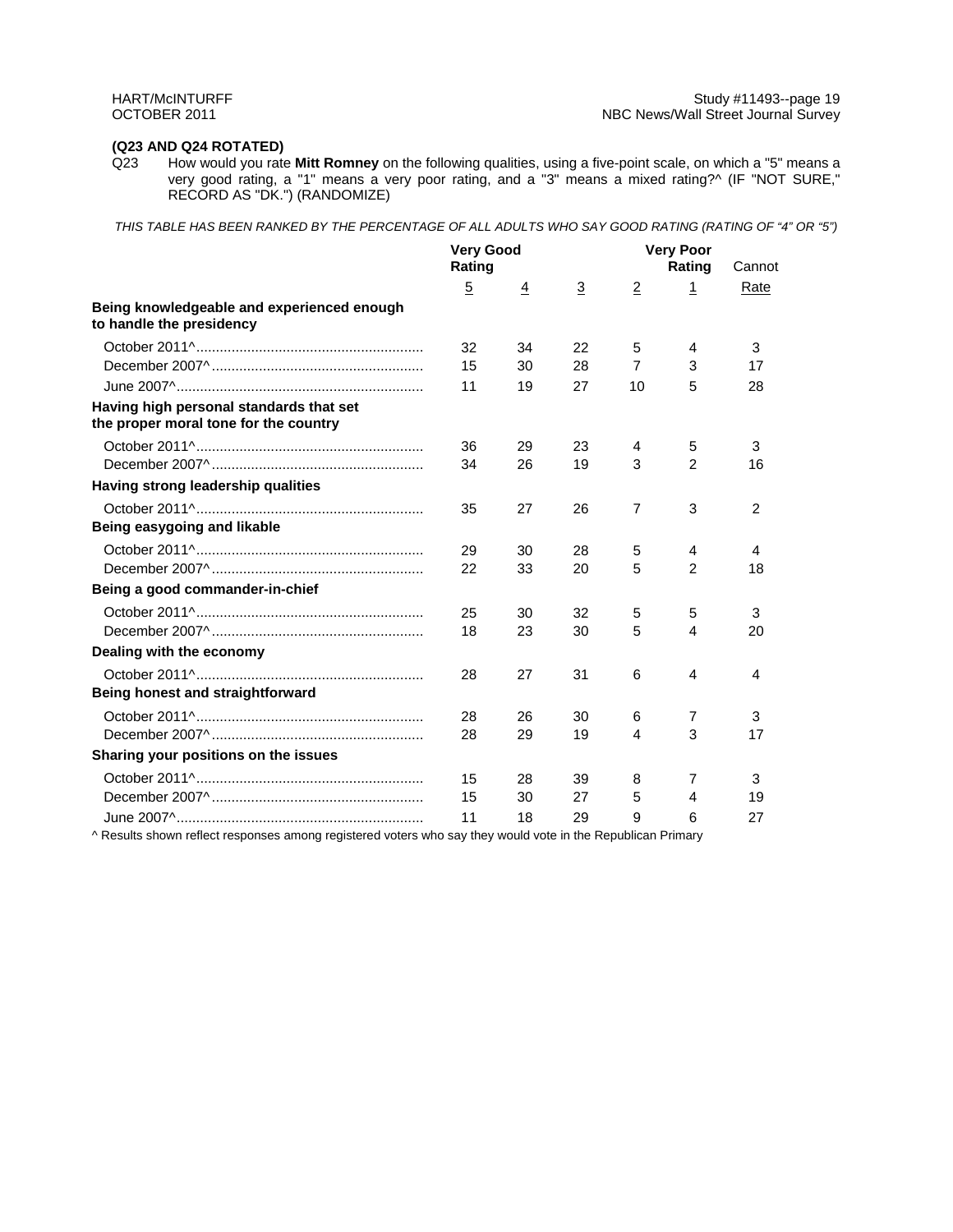Q24 How would you rate **Rick Perry** on the following qualities, using a five-point scale, on which a "5" means a very good rating, a "1" means a very poor rating, and a "3" means a mixed rating?^ (IF "NOT SURE," RECORD AS "DK.") (RANDOMIZE)

*THIS TABLE HAS BEEN RANKED BY THE PERCENTAGE OF ALL ADULTS WHO SAY GOOD RATING (RATING OF "4" OR "5")* 

|                                                                                                             | <b>Very Good</b><br>Rating |                |                |                | <b>Very Poor</b><br>Rating | Cannot |
|-------------------------------------------------------------------------------------------------------------|----------------------------|----------------|----------------|----------------|----------------------------|--------|
|                                                                                                             | $\overline{5}$             | $\overline{4}$ | $\overline{3}$ | $\overline{2}$ | 1                          | Rate   |
| Having strong leadership qualities                                                                          |                            |                |                |                |                            |        |
|                                                                                                             | 30                         | 30             | 24             | 6              | 5                          | 5      |
| Being easygoing and likable                                                                                 |                            |                |                |                |                            |        |
|                                                                                                             | 23                         | 34             | 24             | $\overline{7}$ | 7                          | 5      |
| Having high personal standards that set<br>the proper moral tone for the country                            |                            |                |                |                |                            |        |
|                                                                                                             | 26                         | 29             | 25             | 6              | 7                          | 7      |
| Dealing with the economy                                                                                    |                            |                |                |                |                            |        |
|                                                                                                             | 25                         | 24             | 29             | 8              | 7                          | 7      |
| Being honest and straightforward                                                                            |                            |                |                |                |                            |        |
|                                                                                                             | 27                         | 21             | 29             | 6              | 10                         | 7      |
| Being a good commander-in-chief                                                                             |                            |                |                |                |                            |        |
|                                                                                                             | 22                         | 25             | 30             | 8              | 9                          | 5      |
| Being knowledgeable and experienced enough<br>to handle the presidency                                      |                            |                |                |                |                            |        |
|                                                                                                             | 23                         | 23             | 32             | 9              | 8                          | 5      |
| Sharing your positions on the issues                                                                        |                            |                |                |                |                            |        |
| ^ Results shown reflect responses among registered voters who say they would vote in the Republican Primary | 14                         | 28             | 32             | 7              | 12                         | 7      |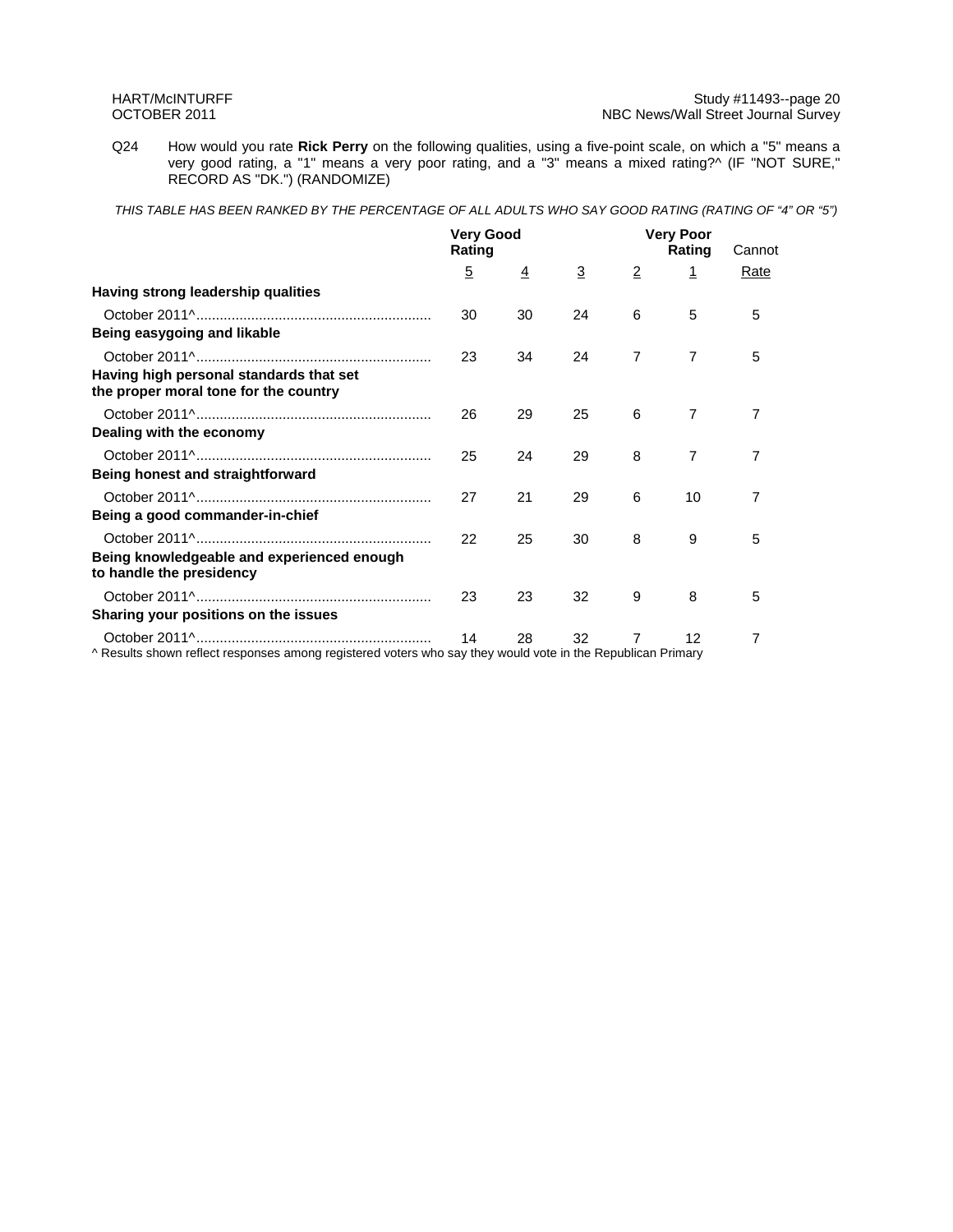#### HART/McINTURFF Study #11493--page 21 OCTOBER 2011 **NBC News/Wall Street Journal Survey** NBC News/Wall Street Journal Survey

Q25 I'm going to read several positions a candidate running for president might take. For each one, please tell me if it would make you feel more favorable or less favorable toward a candidate, or if it would not make a difference to you either way. (IF MORE/LESS, THEN ASK) And, would that make you feel much (more/less) or just somewhat (more/less) favorable? (RANDOMIZE)

*THIS TABLE HAS BEEN RANKED BY THE PERCENTAGE OF REGISTERED VOTERS WHO SAY MUCH MORE FAVORABLE* 

|                                                                                                                                                                                  | Much<br>More | Somewhat<br>More | Somewhat<br>Less | Much<br>Less | No<br>Difference | Not<br>Sure    |
|----------------------------------------------------------------------------------------------------------------------------------------------------------------------------------|--------------|------------------|------------------|--------------|------------------|----------------|
| Repealing Barack Obama's health care law<br><b>ALL REGISTERED VOTERS</b>                                                                                                         |              |                  |                  |              |                  |                |
| <b>GOP PRIMARY VOTERS</b>                                                                                                                                                        | 37           | 13               | 10               | 24           | 12               | 4              |
| Reducing the deficit by only cutting spending<br>and not raising any taxes including not raising<br>taxes on corporations or the wealthy<br><b>ALL REGISTERED VOTERS</b>         | 70           | 10               | 4                | 8            | 6                | 2              |
| <b>GOP PRIMARY VOTERS</b>                                                                                                                                                        | 23           | 16               | 14               | 37           | 8                | 2              |
| <b>Changing how Medicare works so seniors</b><br>would be given a voucher from the federal<br>government to purchase private health<br>insurance<br><b>ALL REGISTERED VOTERS</b> | 45           | 22               | 12               | 14           | 5                | $\overline{2}$ |
| <b>GOP PRIMARY VOTERS</b>                                                                                                                                                        | 19           | 21               | 11               | 29           | 15               | 5              |
| Allowing children of illegal immigrants to pay<br>in-state tuition for state colleges and<br>universities<br><b>ALL REGISTERED VOTERS</b>                                        | 20           | 30               | 13               | 18           | 15               | 4              |
| <b>GOP PRIMARY VOTERS</b>                                                                                                                                                        | 18           | 18               | 16               | 27           | 19               | 2              |
| Allowing illegal immigrants a path to<br>citizenship if they pay a fine and have not                                                                                             | 12           | 12               | 17               | 45           | 12               | 2              |
| committed any crimes<br><b>ALL REGISTERED VOTERS</b>                                                                                                                             |              |                  |                  |              |                  |                |
| <b>GOP PRIMARY VOTERS</b>                                                                                                                                                        | 17           | 28               | 14               | 25           | 13               | 3              |
|                                                                                                                                                                                  | 9            | 23               | 14               | 41           | 11               | 2              |

^ Results shown reflect responses among registered voters who say they would vote in the Republican Primary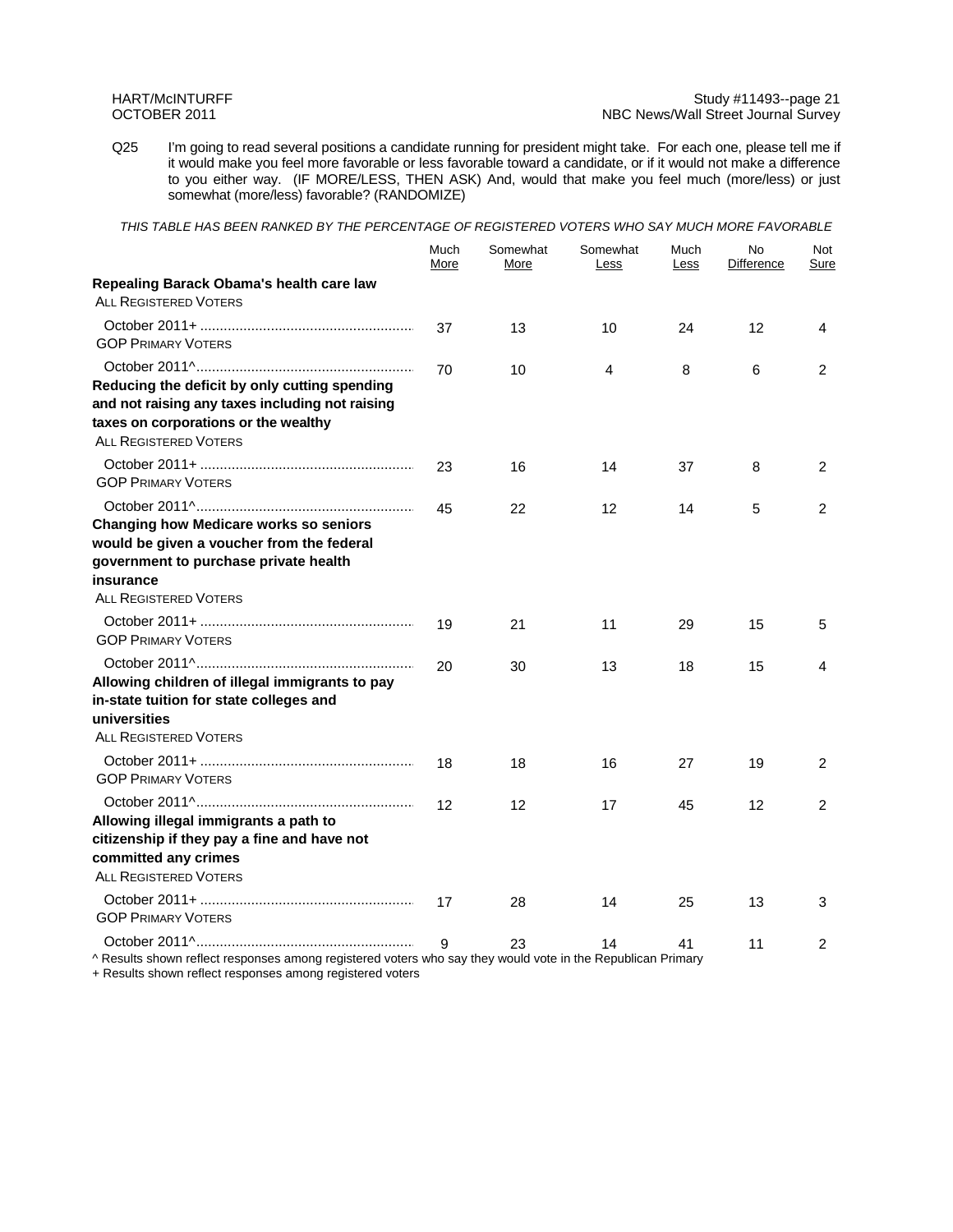| $Q25$ (cont'd)                                            | Much | Somewhat | Somewhat | Much | <b>No</b>         | Not         |
|-----------------------------------------------------------|------|----------|----------|------|-------------------|-------------|
|                                                           | More | More     | Less     | Less | <b>Difference</b> | <u>Sure</u> |
| Reducing federal income tax rates by                      |      |          |          |      |                   |             |
| establishing a national sales tax on most                 |      |          |          |      |                   |             |
| goods and services                                        |      |          |          |      |                   |             |
| <b>ALL REGISTERED VOTERS</b>                              |      |          |          |      |                   |             |
|                                                           | 16   | 23       | 18       | 22   | 18                | 3           |
| <b>GOP PRIMARY VOTERS</b>                                 |      |          |          |      |                   |             |
|                                                           | 26   | 27       | 13       | 17   | 15                | 2           |
| Supporting a state requirement for everyone               |      |          |          |      |                   |             |
| to either have or purchase health insurance or            |      |          |          |      |                   |             |
| pay a penalty                                             |      |          |          |      |                   |             |
| <b>ALL REGISTERED VOTERS</b>                              |      |          |          |      |                   |             |
|                                                           | 13   | 15       | 16       | 42   | 11                | 3           |
| <b>GOP PRIMARY VOTERS</b>                                 |      |          |          |      |                   |             |
|                                                           | 6    | 10       | 12       | 64   | 7                 |             |
| Eliminating the U.S. Department of Education              |      |          |          |      |                   |             |
| All Registered Voters                                     |      |          |          |      |                   |             |
|                                                           | 12   | 9        | 12       | 54   | 10                | 3           |
| <b>GOP Primary Voters</b>                                 |      |          |          |      |                   |             |
|                                                           | 22   | 17       | 9        | 36   | 12                | 4           |
| + Results shown reflect responses among registered voters |      |          |          |      |                   |             |

*THIS TABLE HAS BEEN RANKED BY THE PERCENTAGE OF REGISTERED VOTERS WHO SAY MUCH MORE FAVORABLE* 

^ Results shown reflect responses among registered voters who say they would vote in the Republican Primary

### **Now, taking some more about some of the candidates for the 2012 Republican Presidential nomination…**

Q26 As you many know, Mitt Romney is a member of the Mormon faith. Based on what you have heard, would you say that you feel comfortable with Mitt Romney and that his religious beliefs will not interfere with his decisions as president, you do not feel comfortable with Mitt Romney and worry his religious beliefs will interfere with his decisions as president, or don't you know enough to say either way?

|                                     |               | GOP            |
|-------------------------------------|---------------|----------------|
|                                     | ALL           | <b>PRIMARY</b> |
|                                     | <b>ADULTS</b> | <b>VOTERS</b>  |
|                                     | 47            | 66             |
|                                     | 21            | 13             |
| Don't know enough to say either way | 31            | 20             |
|                                     |               |                |

| December 2007                                                                       |    |
|-------------------------------------------------------------------------------------|----|
| Last week, Mitt Romney explained his views on religion and his Mormon faith.        |    |
| Based on what you have heard, would you say that you feel comfortable with          |    |
| Mitt Romney and that his religious beliefs will not interfere with his decisions    |    |
| as president, you do not feel comfortable with Mitt Romney and worry his            |    |
| religious beliefs will interfere with his decisions as president, or don't you know |    |
| enough to say either way?                                                           |    |
|                                                                                     | 39 |
|                                                                                     | 26 |
|                                                                                     | 33 |
| Not sure                                                                            |    |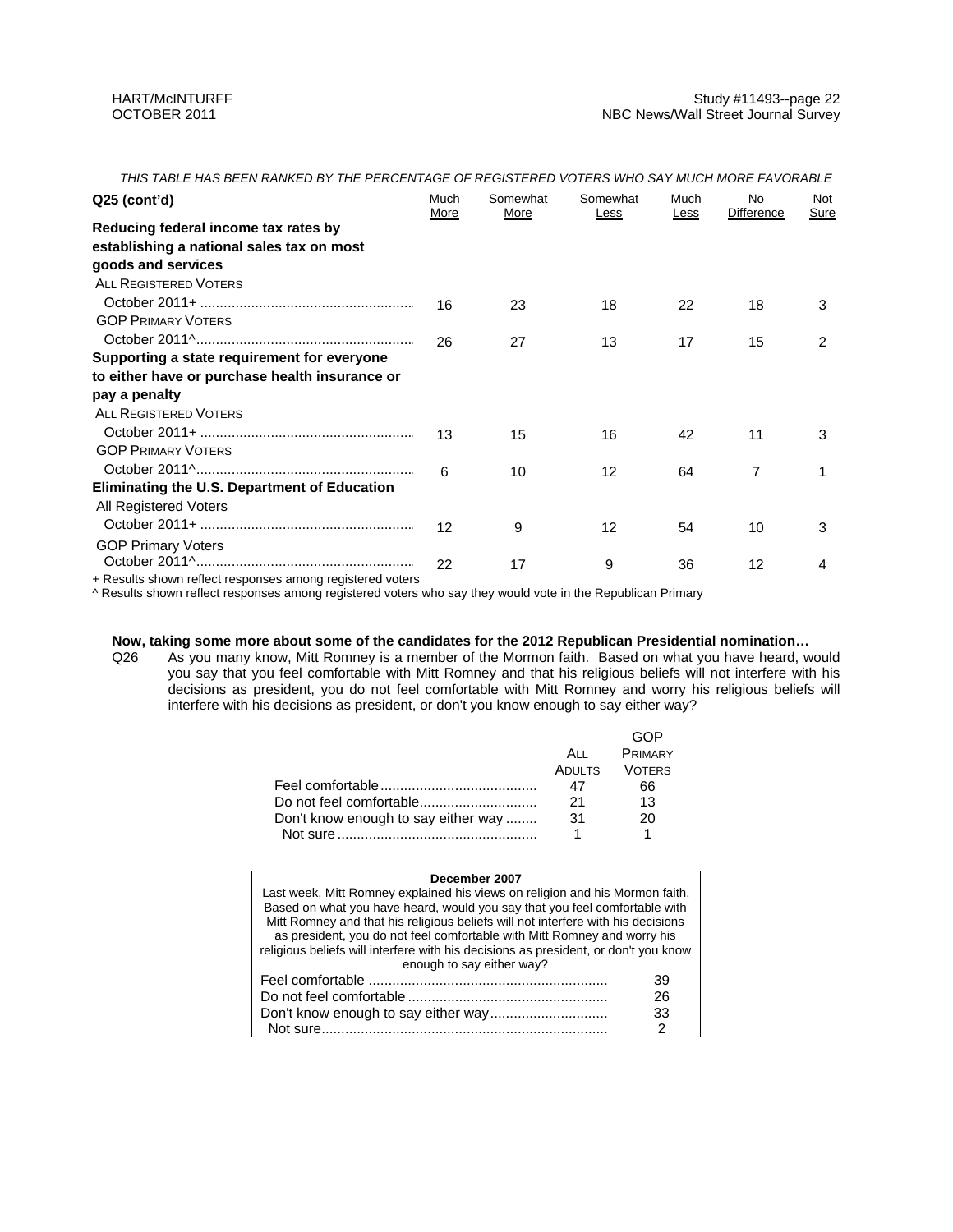### **(ROTATE Q27-Q28)**

Q27 If you learned that Mitt Romney opposes the current health care law signed into law by Barack Obama that institutes requiring nearly all Americans to either have or purchase health insurance, but as governor supported and signed into law a bill that had similar requirements for Massachusetts---would this make you feel more favorable about him, less favorable about him or would it not make a difference in your opinion of him one way or the other?

|                |        | GOP            |
|----------------|--------|----------------|
|                | ALL    | <b>PRIMARY</b> |
|                | ADULTS | <b>VOTERS</b>  |
| More favorable | 11     | 12             |
| Less favorable | 40     | 43             |
| No difference  | 47     | 42             |
| Not sure       | 2      | $\mathfrak{p}$ |
|                |        |                |
|                |        |                |
|                |        | 6/11           |
|                |        | GOP            |
|                | A⊔     | <b>PRIMARY</b> |
|                | ADULTS | <b>VOTERS</b>  |
| More favorable | 13     | 21             |
| Less favorable | 35     | 34             |
| No difference  | 50     | 42             |

Q28 Rick Perry in his book compared Social Security to a Ponzi scheme, that is, a fraudulent system designed to take in a lot of money at the front and pay out none in the end – do you agree or disagree with his statement about Social Security?

|          |    | GOP           |
|----------|----|---------------|
|          |    | ALL PRIMARY   |
|          |    | ADULTS VOTERS |
|          | 29 | 54            |
| Disagree | 64 | 41            |
| Not sure |    | 5             |

### **And, Thinking about something else…**

Q29a Have you seen, read, or heard the news coverage about a 550 million dollar loan guaranteed by the federal government to a now-bankrupt solar panel maker, named Solyndra? **(IF YES:)** And, have you seen, read, or heard a lot or just some about this?**\*** 

|                                              | 24                   |
|----------------------------------------------|----------------------|
|                                              | -31                  |
|                                              | 44                   |
|                                              | $\blacktriangleleft$ |
| *Asked of one-half the respondents (FORM A). |                      |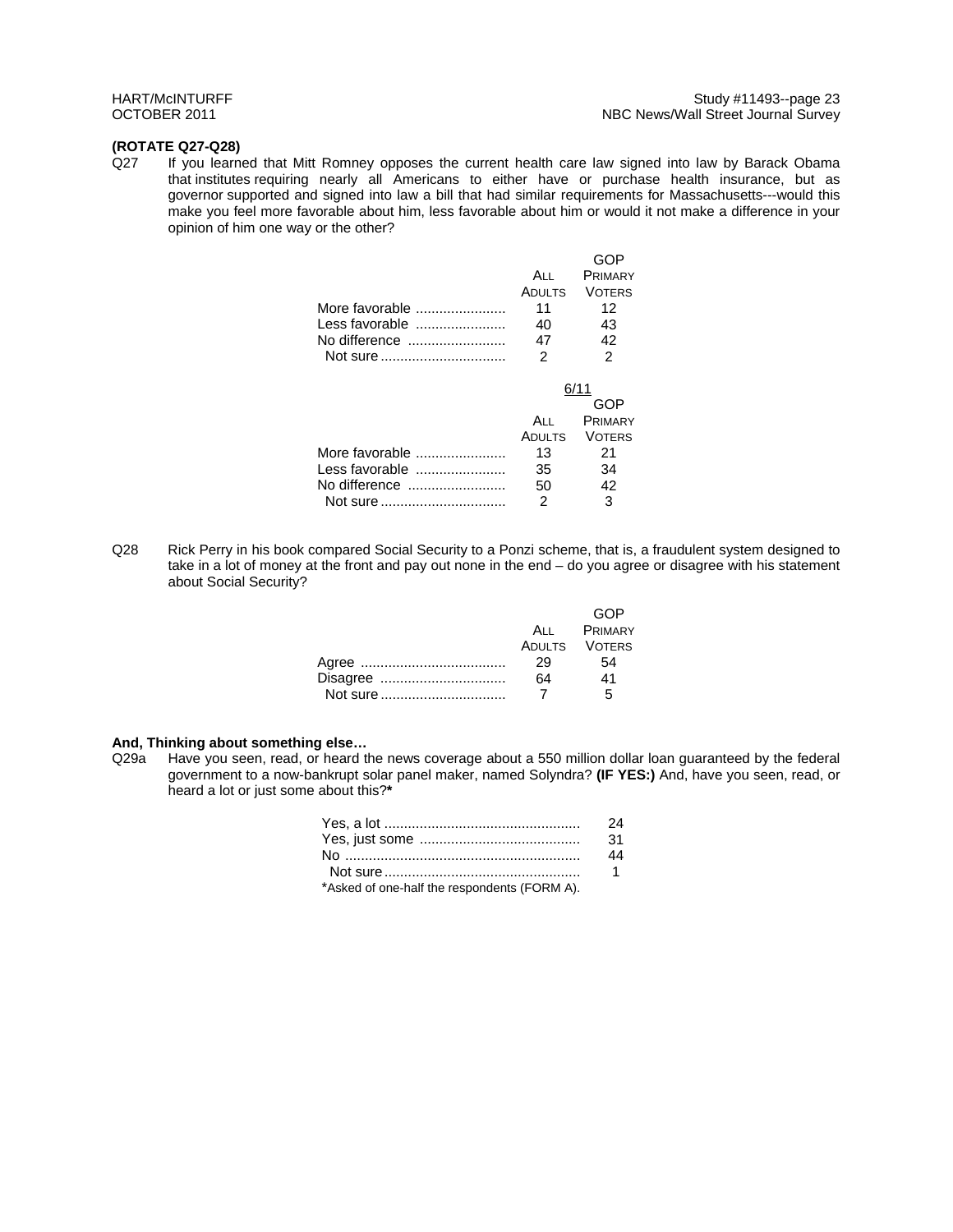### **And, Thinking about something else…**

Q29b Have you seen, read, or heard the news coverage about sit-ins and rallies in New York City and other major cities around the country with people protesting about the influence Wall Street and corporations have on government? **(IF YES:)** And, have you seen, read, or heard a lot or just some about this?\*\*\*

|                              | 40.         |
|------------------------------|-------------|
|                              | 19          |
|                              | $\mathbf 1$ |
| *** Asked of 762 Respondents |             |

#### **(ASK ONLY OF RESPONDENTS WHO SAY "YES" IN Q29b:1-2)**

Q30 From what you know about these protests do you tend to support or tend to oppose these protests, or do you not have an opinion either way?\*\*\*\*

|                               | 18     |
|-------------------------------|--------|
|                               | -25.   |
|                               | $\sim$ |
|                               |        |
| **** Asked of 612 Respondents |        |

#### **Now turning to the economy...**

Q31 During the next twelve months, do you think that the nation's economy will get better, get worse, or stay about the same?

 $\bar{a}$ 

| Economy will get better<br>Economy will get worse<br>Economy will stay about the same | 10/11<br>21<br>32<br>45<br>$\overline{2}$ | 8/11<br>22<br>30<br>47<br>1              | 7/11<br>26<br>31<br>41<br>$\overline{c}$  | 6/11<br>29<br>30<br>39<br>$\overline{2}$     | 4/11<br>33<br>21<br>46           | 2/11<br>29<br>29<br>41<br>1              | 1/11<br>40<br>17<br>42<br>1                         | 12/10<br>32<br>24<br>42<br>$\overline{2}$ |
|---------------------------------------------------------------------------------------|-------------------------------------------|------------------------------------------|-------------------------------------------|----------------------------------------------|----------------------------------|------------------------------------------|-----------------------------------------------------|-------------------------------------------|
|                                                                                       |                                           |                                          | 11/10<br>37<br>15<br>46<br>$\overline{2}$ | $10/14 -$<br>$18/10+$<br>37<br>20<br>41<br>2 | 9/10<br>32<br>24<br>41<br>3      | $8/26 -$<br>30/10<br>26<br>26<br>45<br>3 | $8/5 -$<br>9/10<br>34<br>25<br>39<br>$\overline{2}$ | 6/10<br>33<br>23<br>43<br>1               |
|                                                                                       |                                           | $5/6-$<br>10/10<br>40<br>20<br>38<br>2   | 3/10<br>41<br>22<br>36<br>1               | $1/10-$<br>14/10<br>41<br>19<br>38<br>2      | 10/09<br>42<br>22<br>33<br>3     | 9/09<br>47<br>20<br>30<br>3              | 7/09<br>44<br>21<br>32<br>3                         | 6/09<br>46<br>22<br>29<br>3               |
|                                                                                       |                                           | 4/09<br>38<br>30<br>30<br>$\overline{2}$ | $10/08 +$<br>38<br>20<br>37<br>5          | 9-<br>$10/06+$<br>22<br>22<br>51<br>5        | $10/04+$<br>43<br>10<br>33<br>14 | $10/02 +$<br>41<br>20<br>34<br>5         | $10/98+$<br>17<br>24<br>54<br>5                     | 10/94<br>31<br>24<br>40<br>5              |

<sup>1</sup> Prior to April 2001, the question was phrased, "Over the past year..."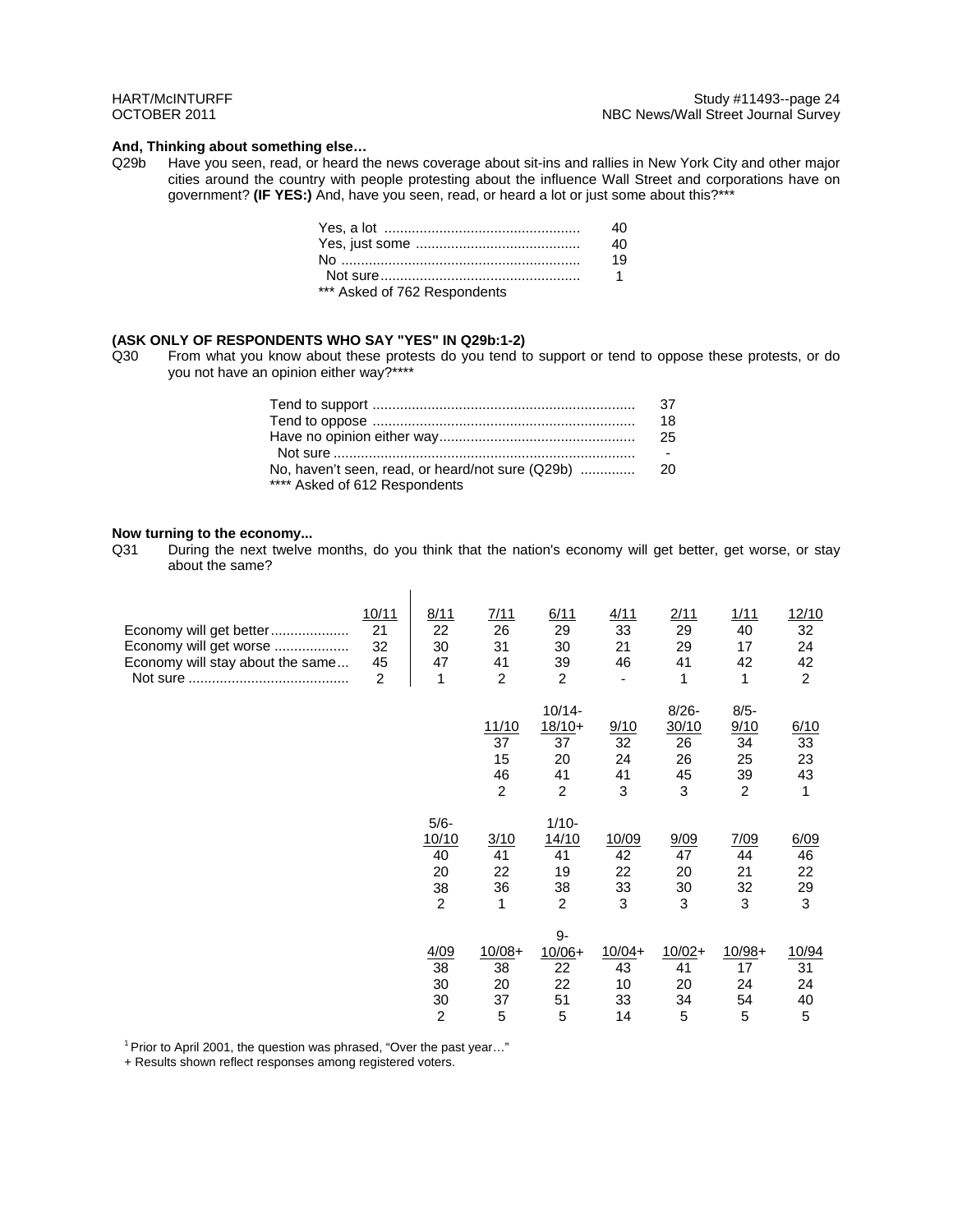Q32 Just thinking about your own personal economic situation, do you feel that over the past twelve months things have gotten better, worse, or stayed about the same?

|                                   | 10/11 |    | 7/11                     | 6/1'   | 4/11 | $10/2/06+$ | 7/06 |
|-----------------------------------|-------|----|--------------------------|--------|------|------------|------|
| Things have gotten better         | 14    | 14 | 18                       |        |      | 24         |      |
| Things have gotten worse          | 35    | 39 | 35                       | 35     |      | 28         | 36   |
| Things have stayed about the same | 51    | 47 |                          |        | 48   | 48         | -41  |
| Not sure.                         |       |    | $\overline{\phantom{0}}$ | $\sim$ |      |            |      |

#### **Now switching topics again…**

Q33 From what you know about President Barack Obama's jobs bill, do you think the U.S. Congress should pass or should not pass the president's jobs bill? If you do not know enough about this to have an opinion, please just say so.

Q34 Now I am going to tell you more about President Obama's proposed jobs bill and please tell me whether you would favor or oppose it.

The jobs bill would cut the payroll tax rate, fund new road construction, continue to extend unemployment benefits, and give tax credits to companies who hire and train long-term unemployed workers. The plan would be paid for by increasing taxes on the wealthy and increasing taxes on businesses by closing some corporate tax loopholes.

Do you favor or oppose this plan?

# **Now, thinking about a proposal to raise taxes on the wealthy and on corporations...**<br>Q35 Which of the following statements comes closest to what you think ...(ROTATE)

Which of the following statements comes closest to what you think ...(ROTATE)

Statement A: This is a good idea because the wealthy and corporations should pay their fair share and can afford to pay more to help pay for programs and government operations …Or…

Statement B: This is a bad idea because higher taxes will end up taking money from the wealthy and corporations that they could otherwise invest to help grow the economy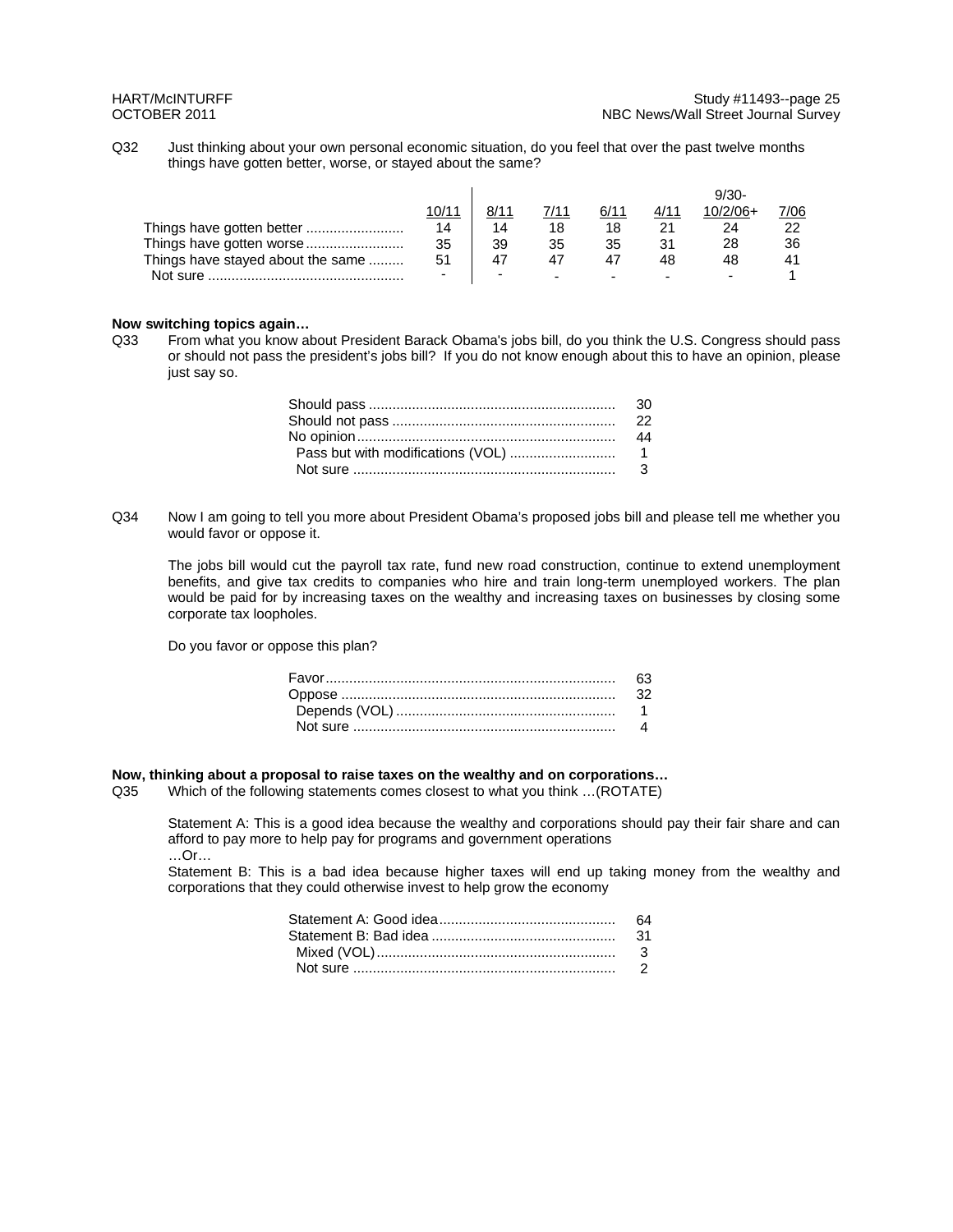### **Now, moving on…**

Q36a Which of the following comes closer to your point of view? Would it be that the president and the Congress should worry more now about (ROTATE) boosting the economy or reducing the federal deficit?\*

| Worry more about boosting the economy  61     |  |
|-----------------------------------------------|--|
| Worry more about reducing federal deficit  32 |  |
|                                               |  |
|                                               |  |
|                                               |  |
| *Asked of one-half the respondents (FORM A).  |  |

Q36b Which of the following comes closer to your point of view? Would it be that the president and the Congress should worry more now about (ROTATE) creating jobs or reducing the federal deficit?\*\*

| ** Asked of one-half the respondents (FORM B). |  |
|------------------------------------------------|--|

#### **Now, getting toward the end of the survey….**

Q37a/b Do you think that the United States has been too one-sided in dealing with Israel and the Palestinians, or do you think that the United States has been even-handed? **(IF "TOO ONE-SIDED," ASK:)** And do you think that the United States has favored Israel over the Palestinians OR favored the Palestinians over Israel?

|                                                                                 | 38 | 37        | 36        |  |
|---------------------------------------------------------------------------------|----|-----------|-----------|--|
| Favored Israel over the Palestinians                                            | 25 | 30        | NA        |  |
| Favored the Palestinians over Israel                                            | -9 | $\cdot$ 3 | ΝA        |  |
|                                                                                 |    |           | <b>NA</b> |  |
|                                                                                 | 40 | 43        | 51        |  |
|                                                                                 | 4  |           | <b>NA</b> |  |
|                                                                                 | 18 | 16        | 13        |  |
| $\star\star$ Astronautic constraint decreases and an architect $\sim$ (EQDM D). |    |           |           |  |

\*\* Asked of one-half the respondents (FORM B).

Q38 Recently the United States blocked an effort by the Palestinian government to have the United Nations recognize Palestine as its own nation. Do you approve or disapprove of the United States blocking this?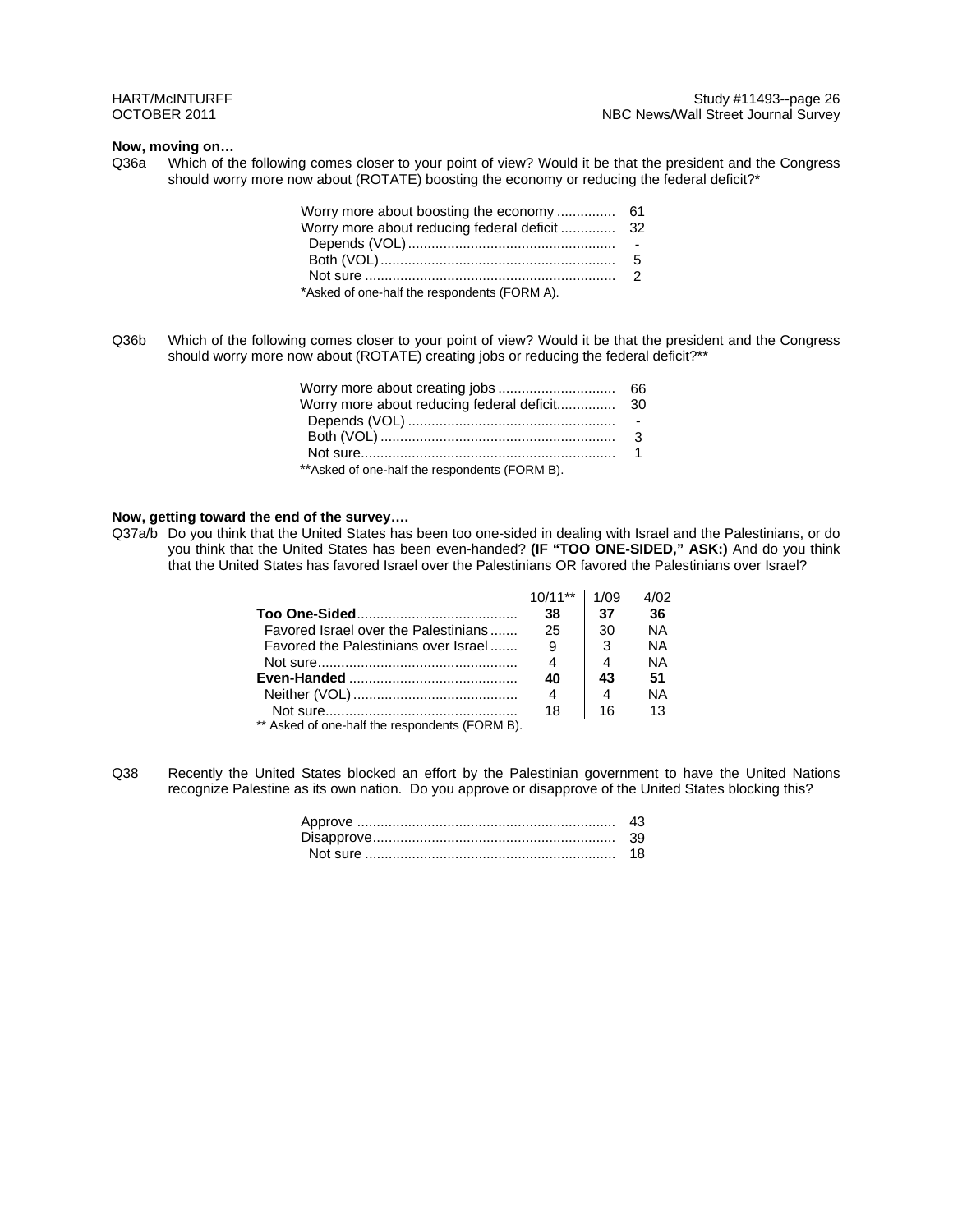### **FACTUALS: Now I am going to ask you a few questions for statistical purposes only.**

QF1a Are you currently registered to vote [LANDLINE: at this address; CELL: in (state from Q1x)]?

| 84 |
|----|
| 15 |
|    |

QF1b/c A lot of people are unable to get out and vote for many reasons. Did you happen to vote in last November's election for president? (IF "YES," ASK:) For whom did you vote––Barack Obama, John McCain, or someone else?

| Yes, Voted             |     |
|------------------------|-----|
| Voted for Barack Obama | 42. |
|                        | 31  |
| Voted for someone else | 4   |
|                        | 2   |
|                        | 20  |
|                        |     |

QF2 Are you currently employed? (IF "CURRENTLY EMPLOYED," ASK:) What type of work do you do? (RECORD UNDER "6--OTHER.") (IF "NOT CURRENTLY EMPLOYED," ASK:) Are you a student, a homemaker, retired, or unemployed and looking for work?

| <b>Currently Employed</b>     |    |
|-------------------------------|----|
| Professional, manager         | 25 |
|                               | 19 |
|                               | 15 |
|                               |    |
| <b>Not Currently Employed</b> |    |
|                               | 5  |
|                               | ิค |
|                               | 22 |
| Unemployed, looking for work  |    |
|                               |    |
|                               |    |

QF3 What is the last grade that you completed in school? (DO NOT READ CHOICES.)

|                                             | 6  |
|---------------------------------------------|----|
|                                             | 24 |
|                                             | 19 |
| Vocational training/2-year college          | 8  |
| 4-year college/bachelor's degree            | 24 |
| Some postgraduate work, no degree           | -3 |
| 2-3 years postgraduate work/master's degree | 12 |
|                                             | 3  |
|                                             |    |
|                                             |    |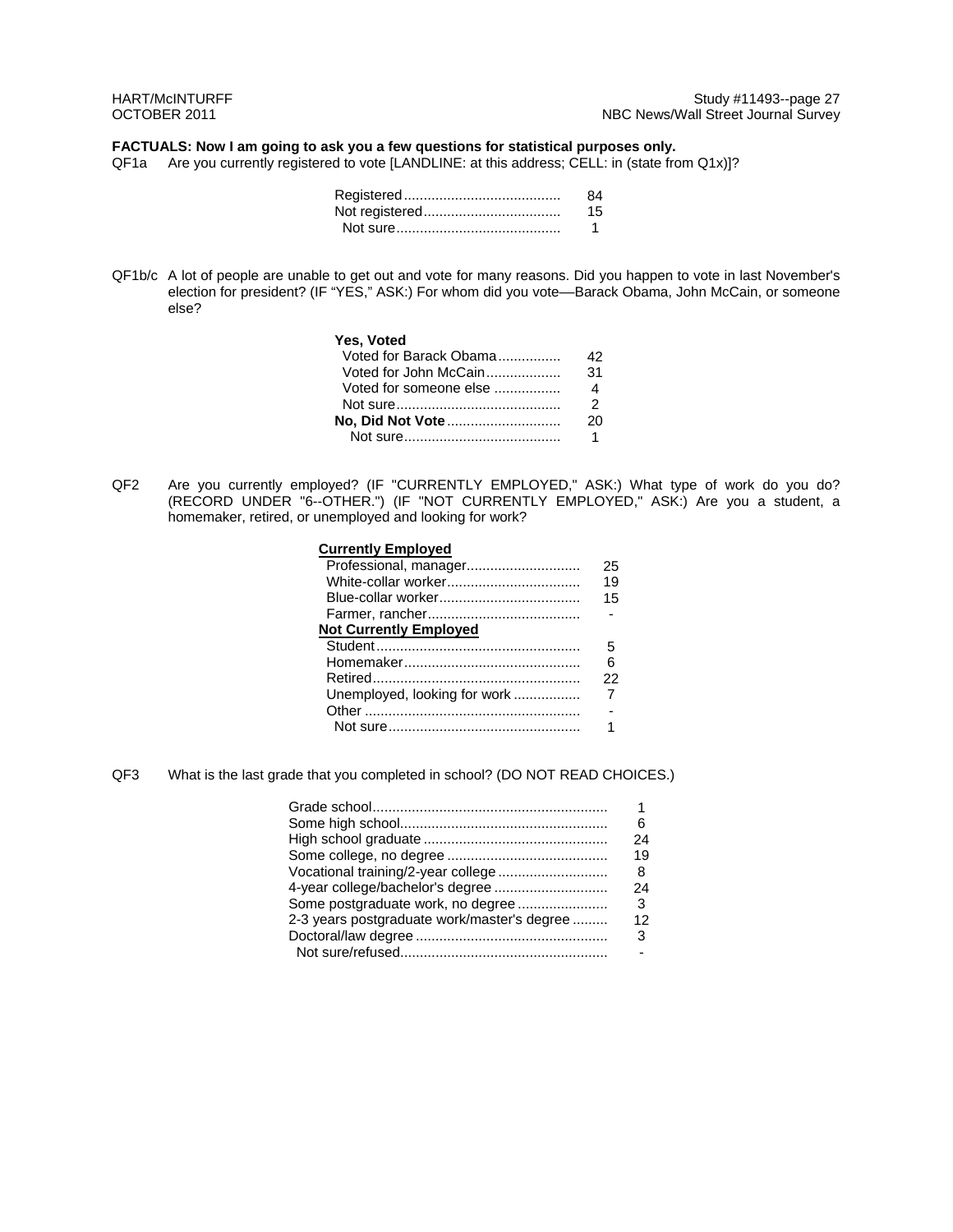### **Now, thinking about something else…**

QF4a Do you consider yourself a supporter of the Tea Party Movement?+

| Yes<br><b>No</b><br>Depends (VOL)<br>Not sure | $10/11 +$<br>26<br>64<br>3<br>7 | $8/11+$<br>27<br>62<br>4<br>7 | $6/11+$<br>26<br>63<br>3<br>8 | $5/11+$<br>26<br>62<br>2<br>10              | $4/11+$<br>25<br>67<br>3<br>5                             | $2/11+$<br>29<br>61<br>3      |
|-----------------------------------------------|---------------------------------|-------------------------------|-------------------------------|---------------------------------------------|-----------------------------------------------------------|-------------------------------|
| $\sim$                                        | $1/11+$<br>27<br>62<br>3<br>8   | $12/10+$<br>29<br>61<br>3     | $11/10+$<br>30<br>59<br>4     | $10/28 -$<br>$30/10+$<br>28<br>61<br>3<br>8 | $10/14 -$<br>$18/10+$<br>30<br>59<br>$\overline{2}$<br>10 | $9/10+$<br>28<br>61<br>3<br>8 |

+ Results shown reflect responses among registered voters

## **ASK ONLY RESPONDENTS WHO SUPPORT THE TEA PARTY (QF4a:1) AND ARE REPUBLICAN (Q13:5-7).**

QF4b Which better describes you, (ROTATE:) a supporter of the Tea Party Movement or a Republican?+

|                                                           | Αll    |                   |
|-----------------------------------------------------------|--------|-------------------|
|                                                           | Reg    | GOP and Tea Party |
|                                                           | Voters | Supporters        |
|                                                           | 8      | 45                |
|                                                           | 8      |                   |
|                                                           |        |                   |
|                                                           |        |                   |
| Not Republican and Tea Party Supporters                   | 83     | n/a               |
| + Results shown reflect responses among registered voters |        |                   |

QF5 Thinking about your general approach to issues, do you consider yourself to be liberal, moderate, or conservative? (IF "LIBERAL" OR "CONSERVATIVE," ASK:) Do you consider yourself to be very (liberal/conservative) or somewhat (liberal/conservative)?

|                   | -9 |
|-------------------|----|
| Somewhat liberal  | 14 |
|                   | 36 |
|                   |    |
| Very conservative | 15 |
|                   |    |